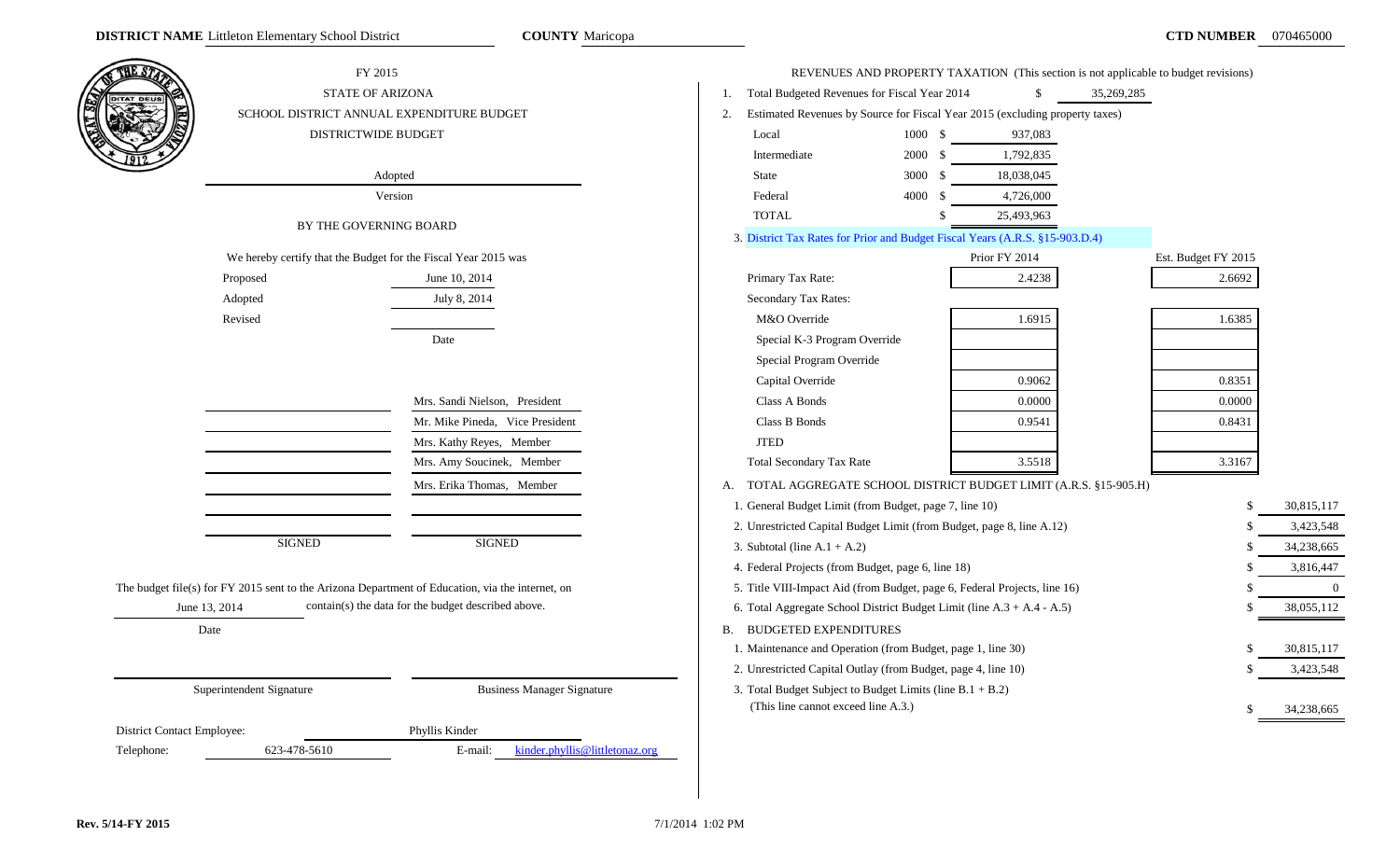**DISTRICT NAME** Littleton Elementary School District **COUNTY** Maricopa **CTD NUMBER** 070465000 **VERSION** 

Adopted

| 1000 Instruction<br>2000 Support Services<br>2100 Students<br>2200 Instructional Staff<br>2300 General Administration |     | Prior     | <b>FTE</b> |              | Employee        | Purchased   |           |         | Totals     |            |             |
|-----------------------------------------------------------------------------------------------------------------------|-----|-----------|------------|--------------|-----------------|-------------|-----------|---------|------------|------------|-------------|
| <b>Expenditures</b><br>100 Regular Education                                                                          |     |           |            |              |                 |             |           |         |            |            |             |
|                                                                                                                       |     |           |            | Salaries     | <b>Benefits</b> | Services    | Supplies  | Other   | Prior      | Budget     | $\%$        |
|                                                                                                                       |     |           | Budget     |              |                 | 6300, 6400, |           |         | <b>FY</b>  | <b>FY</b>  | Increase/   |
|                                                                                                                       |     | <b>FY</b> | FY         | 6100         | 6200            | 6500        | 6600      | 6800    | 2014       | 2015       | Decrease    |
|                                                                                                                       |     |           |            |              |                 |             |           |         |            |            |             |
|                                                                                                                       |     | 257.10    | 262.10     | 11,038,375   | 2,899,081       | 25,200      | 174,720   | 175,000 | 13,624,432 | 14,312,376 | 5.0% 1.     |
|                                                                                                                       |     |           |            |              |                 |             |           |         |            |            |             |
|                                                                                                                       |     | 23.75     | 23.75      | 666,329      | 168,195         | 35,000      | 15,052    |         | 866,004    | 884,576    | $2.1\%$ 2.  |
|                                                                                                                       |     | 22.75     | 22.75      | 959,284      | 233,600         | 2,800       | 12,700    | 17,700  | 1,214,273  | .226,084   | 1.0%        |
|                                                                                                                       |     | 2.00      | 2.00       | 267,650      | 57,640          | 118,100     | 3,300     | 23,500  | 466,965    | 470,190    | 0.7%        |
| 2400 School Administration                                                                                            |     | 18.00     | 18.00      | ,136,375     | 314,413         |             | 18,866    | 5,000   | 1,456,071  | 1,474,654  | 1.3%        |
| 2500 Central Services                                                                                                 |     | 13.80     | 13.80      | 818,028      | 191,720         | 331,150     | 43,656    | 83,676  | 1,458,233  | 1,468,230  | $0.7\%$ 6.  |
| 2600 Operation & Maintenance of Plant                                                                                 |     | 40.50     | 40.50      | ,106,485     | 231,568         | 988,000     | 957,750   | 4,400   | 3,210,680  | 3,288,203  | 2.4%        |
| 2900 Other                                                                                                            |     | 0.00      |            |              |                 |             |           |         |            |            | $0.0\%$ 8.  |
| 3000 Operation of Noninstructional Services                                                                           |     | 1.00      | 1.00       | 21,295       | 5,870           |             | 4,700     |         | 30,821     | 31,865     | 3.4% 9.     |
| 610 School-Sponsored Cocurricular Activities                                                                          | 10. | 0.00      |            | 15,000       | 3,000           |             |           |         | 18,000     | 18,000     | $0.0\%$ 10. |
| 620 School-Sponsored Athletics                                                                                        | 11  | 0.00      |            | 95,968       | 17,145          | 39,000      |           |         | 152,113    | 152,113    | $0.0\%$ 11  |
| 630, 700, 800, 900 Other Programs                                                                                     | 12. | 0.00      |            |              |                 |             |           |         |            |            | $0.0\%$ 12. |
| Regular Education Subsection Subtotal (lines 1-12)                                                                    | 13. | 378.90    | 383.90     | 16, 124, 789 | 4,122,232       | 1,539,250   | 230,744.  | 309,276 | 22,497,592 | 23,326,291 | 3.7% 13     |
| 200 Special Education                                                                                                 |     |           |            |              |                 |             |           |         |            |            |             |
| 1000 Instruction                                                                                                      | 14. | 82.25     | 84.25      | 2,642,293    | 815,878         | 159,279     | 7,500     |         | 3,459,103  | 3,624,950  | 4.8% 14.    |
| 2000 Support Services                                                                                                 |     |           |            |              |                 |             |           |         |            |            |             |
| 2100 Students                                                                                                         | 15. | 25.25     | 25.25      | 760,879      | 166,891         | 1,117,000   |           | 1,000   | 2,027,579  | 2,045,770  | 0.9% 15.    |
| 2200 Instructional Staff                                                                                              | 16. | 1.00      | 1.00       | 98,980       | 28,129          | 2,390       | 3,000     |         | 131,240    | 132,499    | $1.0\%$ 16. |
| 2300 General Administration                                                                                           | 17. | 0.00      |            |              |                 |             |           |         |            |            | 0.0% 17.    |
| 2400 School Administration                                                                                            | 18. | 0.00      |            |              |                 |             |           |         |            |            | $0.0\%$ 18. |
| 2500 Central Services                                                                                                 | 19. | 0.00      |            |              |                 |             |           |         |            |            | 0.0% 19.    |
| 2600 Operation & Maintenance of Plant                                                                                 | 20. | 0.00      |            |              |                 |             |           |         |            |            | $0.0\%$ 20. |
| 2900 Other                                                                                                            | 21  | 0.00      |            |              |                 |             |           |         |            |            | $0.0\%$ 21. |
| 3000 Operation of Noninstructional Services                                                                           | 22  | 0.00      |            |              |                 |             |           |         |            |            | $0.0\%$ 22. |
| Subtotal (lines 14-22)                                                                                                | 23. | 108.50    | 110.50     | 3,502,152    | 1,010,898       | 1,278,669   | 10,500    | 1,000   | 5,617,922  | 5,803,219  | 3.3% 23.    |
| 400 Pupil Transportation                                                                                              | 24. | 30.60     | 30.60      | 846,172      | 234,458         | 70,400      | 229,500   | 325     | 1,339,292  | 1,380,855  | 3.1% 24.    |
| 510 Desegregation (from Districtwide Desegregation                                                                    |     |           |            |              |                 |             |           |         |            |            |             |
| Budget, page 2, line 44)                                                                                              | 25. | 0.00      | 0.00       |              |                 |             |           |         |            |            | 0.0% 25.    |
| 520 Special K-3 Program Override                                                                                      |     |           |            |              |                 |             |           |         |            |            |             |
| (from Supplement, page 1, line 10)                                                                                    | 26. | 0.00      | 0.00       |              |                 |             |           |         |            |            | $0.0\%$ 26. |
| 530 Dropout Prevention Programs                                                                                       | 27. | 0.00      |            |              |                 |             |           |         |            |            | $0.0\%$ 27. |
| 540 Joint Career and Technical Education and Vocational                                                               |     |           |            |              |                 |             |           |         |            |            |             |
| Education Center (from Supplement, page 1, line 20)                                                                   | 28. | 0.00      | 0.00       |              |                 |             |           |         |            |            | $0.0\%$ 28. |
| 550 K-3 Reading Program                                                                                               | 29. | 2.50      | 2.50       | 234,659      | 57,903          |             | 12,190    |         | 284.609    | 304,752    | 7.1% 29.    |
| Total Expenditures (lines 13, and 23-29)                                                                              |     |           |            |              |                 |             |           |         |            |            |             |
| (Cannot exceed page 7, line 10)                                                                                       | 30. | 520.50    | 527.50     | 20,707,772   | 5,425,491       | 2,888,319   | 1,482,934 | 310,601 | 29,739,415 | 30,815,117 | 3.6% 30.    |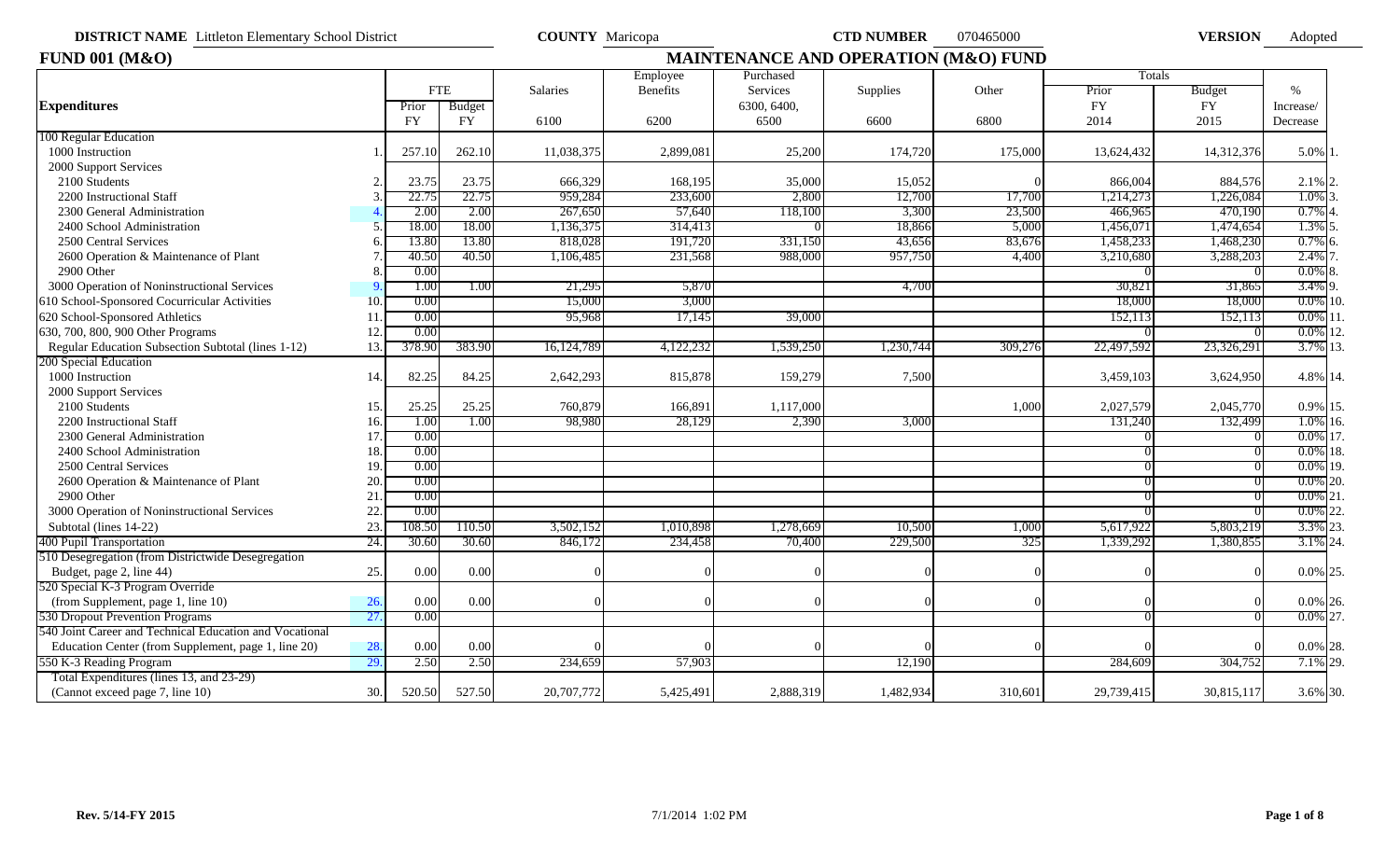### **SPECIAL EDUCATION PROGRAMS BY TYPE (M&O Fund Program 200)**

| $(A.R.S. \$ § 15-761 and 15-903)                        | <b>Prior FY</b> | <b>Budget FY</b> |     |                                                               |      |  |
|---------------------------------------------------------|-----------------|------------------|-----|---------------------------------------------------------------|------|--|
| 1. Autism                                               | 811,739         | 858,786          |     |                                                               |      |  |
| 2. Emotional Disability                                 | 45,226          | 45,226           |     |                                                               |      |  |
| 3. Hearing Impairment                                   |                 |                  |     |                                                               |      |  |
| 4. Other Health Impairments                             | $\Omega$        |                  |     |                                                               |      |  |
| 5. Specific Learning Disability                         | 2,740,535       | 2,824,718 5.     |     |                                                               |      |  |
| 6. Mild, Moderate or Severe Intellectual Disability     | 684,068         | $690,463$ 6.     |     |                                                               |      |  |
| 7. Multiple Disabilities                                | 398,536         | 426,755          |     |                                                               |      |  |
| 8. Multiple Disabilities with Severe Sensory Impairment | 131,739         | 139,457 8.       |     |                                                               |      |  |
| 9. Orthopedic Impairment                                | 62,447          | 67,432           | -9. |                                                               |      |  |
| 10. Developmental Delay                                 | 311,794         | 317,372 10.      |     |                                                               |      |  |
| 11. Preschool Severe Delay                              |                 |                  |     |                                                               |      |  |
| 12. Speech/Language Impairment                          | $\theta$        |                  | l2. |                                                               |      |  |
| 13. Traumatic Brain Injury                              | $\Omega$        |                  | 13. | <b>Expenditures Budgeted for Audit Services</b>               |      |  |
| 14. Visual Impairment                                   | 14,666          | 15,837 14.       |     | M&O Fund - Nonfederal                                         | 6350 |  |
| 15. Subtotal (lines 1 through 14)                       | 5,200,750       | 5,386,046        | 15. | All Funds - Federal                                           | 6330 |  |
| 16. Gifted Education                                    | 368,963         | 368,963          | 16. |                                                               |      |  |
| 17. Remedial Education                                  |                 |                  | 17. |                                                               |      |  |
| 18. ELL Incremental Costs                               | 48,209          | 48,210           | 18. | FY 2015 Performance Pay (A.R.S. §15-920)                      |      |  |
| 19. ELL Compensatory Instruction                        | 0               |                  | 19. | Amount Budgeted in M&O Fund for a Performance Pay Compone     |      |  |
| 20. Vocational and Technological Education              | $\theta$        |                  | 20. | Do not report budgeted amounts for the Performance Pay Compor |      |  |
| 21. Career Education                                    | $\theta$        |                  | 21. |                                                               |      |  |
| 22. Total (lines 15 through 21. Must equal              |                 |                  |     | <b>Average Daily Membership</b>                               |      |  |
| total of line 23, page 1)                               | 5,617,922       | 5,803,219 22.    |     | A. FY 2014 Average Daily Membership:                          |      |  |

### **Proposed Ratios for Special Education**

 $(A.R.S. \S§15-903.E.1 \text{ and } 15-764.A.5)$  Teacher-Pupil 1 to 16

**Estimated FTE Certified Employees**

| <b>Expenditures Budgeted for Audit Services</b> |      |
|-------------------------------------------------|------|
| M&O Fund - Nonfederal                           | 6350 |
| All Funds - Federal                             | 6330 |

| M&O Fund - Nonfederal | 6350 | 54.00 |
|-----------------------|------|-------|
| All Funds - Federal   | 6330 |       |
|                       |      |       |

# re Pay (A.R.S. §15-920)

Amount Budgeted in M&O Fund for a Performance Pay Component

Do not report budgeted amounts for the Performance Pay Component of the Classroom Site Fund on this line.

# **Average Daily Membership**

| total of line $23$ , page 1)                                                                                                                                                                                                                                                                                                    | 5,803,219 22.<br>5,617,922 | A. FY 2014 Average Daily Membership:                                            | Resident 5,172.338 | Attending 5,183.293 |        |
|---------------------------------------------------------------------------------------------------------------------------------------------------------------------------------------------------------------------------------------------------------------------------------------------------------------------------------|----------------------------|---------------------------------------------------------------------------------|--------------------|---------------------|--------|
|                                                                                                                                                                                                                                                                                                                                 |                            | B. FY 2013 Average Daily Membership:                                            | Resident 5,020.541 | Attending 5,034.856 |        |
| sed Ratios for Special Education                                                                                                                                                                                                                                                                                                |                            | <b>Expenditures Budgeted in the M&amp;O Fund for Food Service</b>               |                    |                     |        |
| $\frac{1}{2}$ , $\frac{1}{2}$ , $\frac{1}{2}$ , $\frac{1}{2}$ , $\frac{1}{2}$ , $\frac{1}{2}$ , $\frac{1}{2}$ , $\frac{1}{2}$ , $\frac{1}{2}$ , $\frac{1}{2}$ , $\frac{1}{2}$ , $\frac{1}{2}$ , $\frac{1}{2}$ , $\frac{1}{2}$ , $\frac{1}{2}$ , $\frac{1}{2}$ , $\frac{1}{2}$ , $\frac{1}{2}$ , $\frac{1}{2}$ , $\frac{1}{2}$ , | Teacher-Pupil 1 to 16      | Amount budgeted in M&O for Food Service (Fund 001, Function 3100)               |                    |                     | 31,865 |
|                                                                                                                                                                                                                                                                                                                                 | Staff-Pupil 1 to 14        | (This amount will be used to determine district compliance with state matching  |                    |                     |        |
|                                                                                                                                                                                                                                                                                                                                 |                            | requirements pursuant to Code of Federal Regulations (CFR) Title 7, §210.17(a)] |                    |                     |        |

### (A.R.S. §15-903.E.2) Prior FY Budget FY **Estimated Transportation Revenues for FY 2015**

311.40 346.00 Estimated transportation revenues (object code 1400) to be received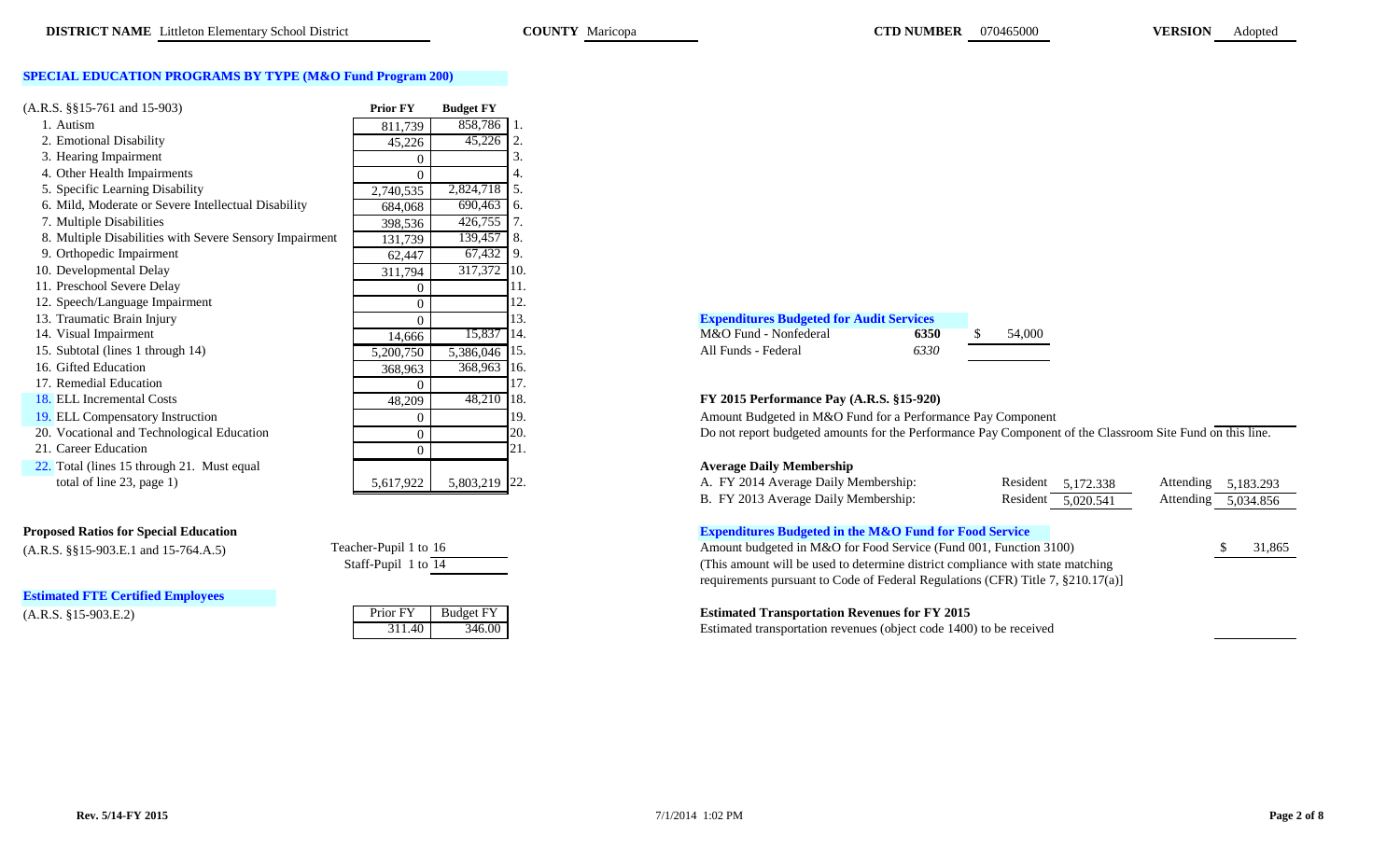**DISTRICT NAME** Littleton Elementary School District **COUNTY** Maricopa **CTD NUMBER** 070465000 **VERSION** Adopted

**VERSION**

|                                                         |     |           |                          | <b>Purchased Services</b> |                | Interest on     | <b>Totals</b>  |                  | %              |                                                                                |
|---------------------------------------------------------|-----|-----------|--------------------------|---------------------------|----------------|-----------------|----------------|------------------|----------------|--------------------------------------------------------------------------------|
| <b>Expenditures</b>                                     |     | Salaries  | <b>Employee Benefits</b> | 6300, 6400,               | Supplies       | Short-Term Debt | Prior FY       | <b>Budget FY</b> | Increase/      |                                                                                |
|                                                         |     | 6100      | 6200                     | 6500(1)                   | 6600           | 6850            | 2014           | 2015             | Decrease       |                                                                                |
| <b>Classroom Site Fund 011 - Base Salary</b>            |     |           |                          |                           |                |                 |                |                  |                |                                                                                |
| 100 Regular Education                                   |     |           |                          |                           |                |                 |                |                  |                |                                                                                |
| 1000 Instruction                                        |     | 350,860   | 59,365                   |                           |                |                 | 352,225        | 410,225          | 16.5%          |                                                                                |
| 2100 Support Services - Students                        |     |           |                          |                           |                |                 |                |                  | $0.0\%$ 2.     | (1) For FY 2015, the district has budgeted $$$<br>in Fund 010,                 |
| 2200 Support Services - Instructional Staff             |     | 29,750    | 4,800                    |                           |                |                 | 14,550         | 34,550           | 137.5%         | object code 6590 for Classroom Site Fund pass-through payments to district-    |
| Program 100 Subtotal (lines 1-3)                        |     | 380,610   | 64,165                   |                           |                |                 | 366,775        | 444,775          | 21.3% 4        | sponsored charter schools. This amount is not included in the amounts reported |
| 200 Special Education                                   |     |           |                          |                           |                |                 |                |                  |                | for Fund 013.                                                                  |
| 1000 Instruction                                        |     |           |                          |                           |                |                 | 56,050         |                  | $-100.0\%$ 5.  |                                                                                |
| 2100 Support Services - Students                        |     | 44,500    | 22,220                   |                           |                |                 | $\overline{0}$ | 66,720           |                |                                                                                |
| 2200 Support Services - Instructional Staff             |     | 8.500     | 600                      |                           |                |                 | 9.100          | 9,100            | $0.0\%$ 7      |                                                                                |
| Program 200 Subtotal (lines 5-7)                        |     | 53,000    | 22,820                   |                           |                |                 | 65,150         | 75,820           | 16.4%          |                                                                                |
| Other Programs (Specify)                                |     |           |                          |                           |                |                 |                |                  |                |                                                                                |
| 1000 Instruction                                        |     |           |                          |                           |                |                 | $\Omega$       |                  | 0.0% 9         |                                                                                |
| 2100 Support Services - Students                        | 10. |           |                          |                           |                |                 | $\overline{0}$ | $\Omega$         | $0.0\%$ 10.    |                                                                                |
| 2200 Support Services - Instructional Staff             | 11  |           |                          |                           |                |                 | $\overline{0}$ |                  | $0.0\%$ 11.    |                                                                                |
| Other Programs Subtotal (lines 9-11)                    | 12. |           |                          |                           |                |                 | $\Omega$       |                  | 0.0%<br>12.    |                                                                                |
| Total Expenditures (lines 4, 8, and 12)                 | 13. | 433,610   | 86,985                   |                           |                |                 | 431,925        | 520,595          | 20.5% 13.      |                                                                                |
| Classroom Site Fund 012 - Performance Pay               |     |           |                          |                           |                |                 |                |                  |                |                                                                                |
| 100 Regular Education                                   |     |           |                          |                           |                |                 |                |                  |                |                                                                                |
| 1000 Instruction                                        | 14. | 1,000,000 | 101,777                  |                           |                |                 | 851,777        | 1,101,777        | 29.4% 14.      |                                                                                |
| 2100 Support Services - Students                        | 15. |           |                          |                           |                |                 | $\Omega$       | $\Omega$         | $0.0\%$ 15.    |                                                                                |
| 2200 Support Services - Instructional Staff             | 16. | 20,000    | 8,200                    |                           |                |                 | 28,200         | 28,200           | 0.0%<br>16.    |                                                                                |
| Program 100 Subtotal (lines 14-16)                      | 17. | 1,020,000 | 109,977                  |                           |                |                 | 879,977        | 1,129,977        | 28.4% 17.      |                                                                                |
|                                                         |     |           |                          |                           |                |                 |                |                  |                |                                                                                |
| 200 Special Education                                   |     |           |                          |                           |                |                 |                |                  |                |                                                                                |
| 1000 Instruction                                        | 18. | 200,000   | 49,324                   |                           |                |                 | 123,229        | 249,324          | 102.3% 18.     |                                                                                |
| 2100 Support Services - Students                        | 19. |           |                          |                           |                |                 | $\overline{0}$ | $\overline{0}$   | 0.0% 19.       |                                                                                |
| 2200 Support Services - Instructional Staff             | 20. | 6.000     | 300                      |                           |                |                 | 6,300          | 6,300            | $0.0\%$ 20.    |                                                                                |
| Program 200 Subtotal (lines 18-20)                      | 21. | 206,000   | 49,624                   |                           |                |                 | 129,529        | 255,624          | 97.3% 21.      |                                                                                |
| Other Programs (Specify)                                |     |           |                          |                           |                |                 |                |                  |                |                                                                                |
| 1000 Instruction                                        | 22. |           |                          |                           |                |                 | $\Omega$       |                  | 0.0% 22.       |                                                                                |
| 2100 Support Services - Students                        | 23. |           |                          |                           |                |                 | $\overline{0}$ | $\Omega$         | 23.<br>0.0%    |                                                                                |
| 2200 Support Services - Instructional Staff             | 24. |           |                          |                           |                |                 | $\overline{0}$ | $\mathbf{0}$     | 0.0% 24.       |                                                                                |
| Other Programs Subtotal (lines 22-24)                   | 25. |           |                          |                           |                |                 | $\Omega$       |                  | 0.0%<br>25.    |                                                                                |
| Fotal Expenditures (lines 17, 21, and 25)               | 26  | 1,226,000 | 159,601                  |                           |                |                 | 1,009,506      | 1,385,601        | 37.3% 26.      |                                                                                |
| <b>Classroom Site Fund 013 - Other</b>                  |     |           |                          |                           |                |                 |                |                  |                |                                                                                |
| 100 Regular Education                                   |     |           |                          |                           |                |                 |                |                  |                |                                                                                |
| 1000 Instruction                                        | 27. | 700,908   | 74,634                   |                           |                |                 | 666,364        | 775,542          | 16.4% 27.      |                                                                                |
| 2100 Support Services - Students                        | 28. | 7,800     |                          |                           |                |                 | 7,800          | 7,800            | 28.<br>0.0%    |                                                                                |
| 2200 Support Services - Instructional Staff             | 29. | 34,000    | 13,500                   |                           |                |                 | 47,500         | 47,500           | 0.0% 29.       |                                                                                |
| Program 100 Subtotal (lines 27-29)                      | 30. | 742,708   | 88,134                   | $\overline{0}$            | $\overline{0}$ |                 | 721,664        | 830,842          | 15.1% 30.      |                                                                                |
| 200 Special Education                                   |     |           |                          |                           |                |                 |                |                  |                |                                                                                |
| 1000 Instruction                                        | 31. | 232,967   | 36,230                   |                           |                |                 | 169,197        | 269,197          | 59.1% 31.      |                                                                                |
| 2100 Support Services - Students                        | 32. |           |                          |                           |                |                 | $\overline{0}$ | $\overline{0}$   | 0.0%<br>32.    |                                                                                |
| 2200 Support Services - Instructional Staff             | 33. | 299       |                          |                           |                |                 | 300            | 299              | 33.<br>$-0.3%$ |                                                                                |
| Program 200 Subtotal (lines 31-33)                      | 34. | 233,266   | 36,230                   | $\Omega$                  | $\Omega$       |                 | 169,497        | 269,496          | 59.0%<br>34.   |                                                                                |
| 530 Dropout Prevention Programs                         |     |           |                          |                           |                |                 |                |                  |                |                                                                                |
| 1000 Instruction                                        | 35. |           |                          |                           |                |                 | $\Omega$       |                  | $0.0\%$ 35.    |                                                                                |
| Other Programs (Specify)                                |     |           |                          |                           |                |                 |                |                  |                |                                                                                |
| 1000 Instruction                                        | 36. |           |                          |                           |                |                 | $\overline{0}$ |                  | 0.0% 36.       |                                                                                |
| 2100, 2200 Support Serv. Students & Instructional Staff | 37. |           |                          |                           |                |                 | $\Omega$       | $\Omega$         | $0.0\%$ 37.    |                                                                                |
| Other Programs Subtotal (lines 36-37)                   | 38. | $\Omega$  |                          | $\overline{0}$            | $\overline{0}$ |                 | $\Omega$       |                  | 0.0%<br>38.    |                                                                                |
| Total Expenditures (lines 30, 34, 35, and 38)           | 39. | 975,974   | 124,364                  | $\overline{0}$            | $\overline{0}$ |                 | 891,161        | 1,100,338        | 23.5% 39.      |                                                                                |
| Total Classroom Site Funds (lines 13, 26, and 39)       | 40. | 2,635,584 | 370,950                  | $\overline{0}$            | $\overline{0}$ | $\bf{0}$        | 2,332,592      | 3,006,534        | 28.9% 40.      |                                                                                |
|                                                         |     |           |                          |                           |                |                 |                |                  |                |                                                                                |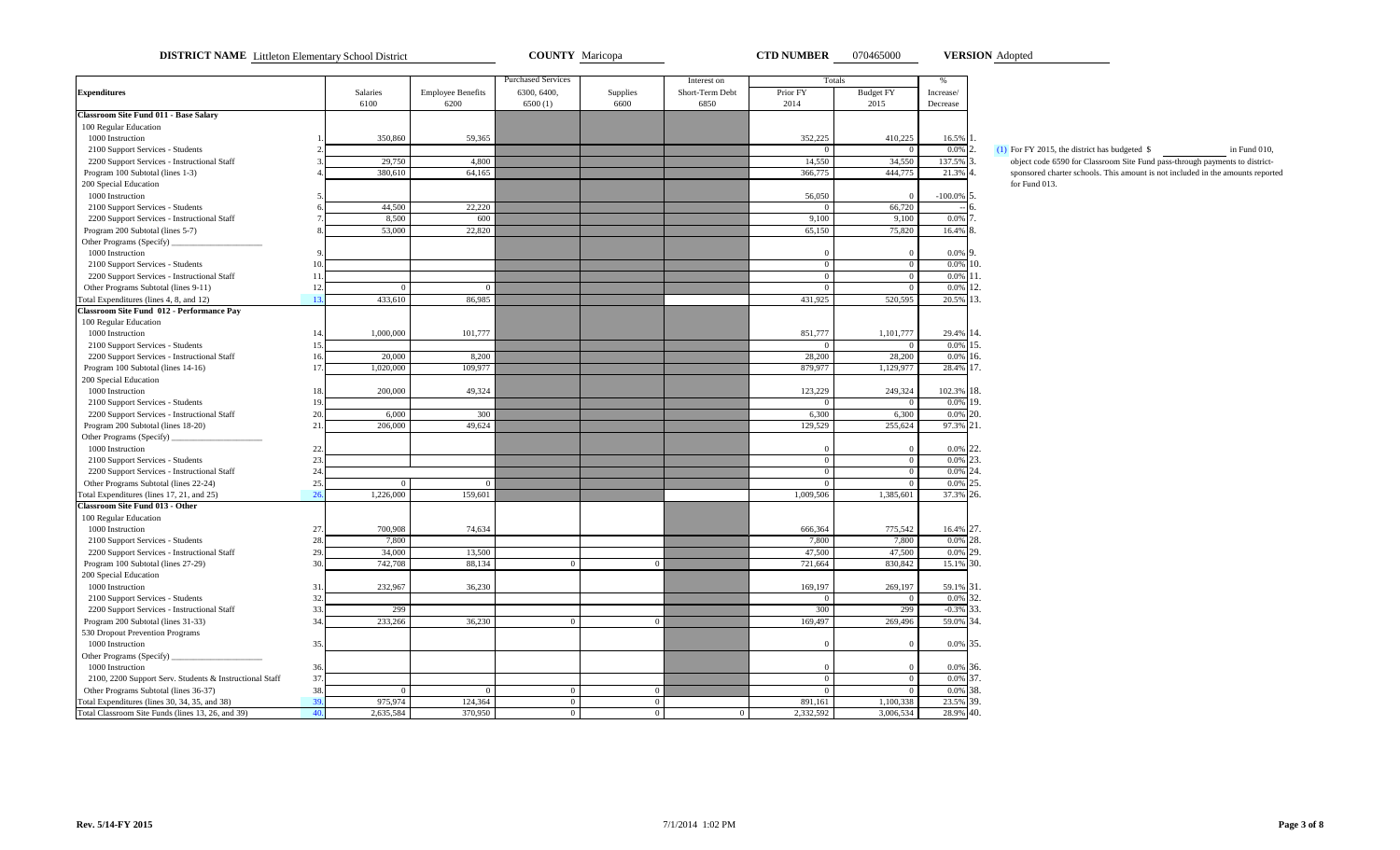| <b>FUND 610</b>                                                                                                                                                       |     |          |                              |                |               |                  | UNRESTRICTED CAPITAL OUTLAY (UCO) FUND                                                       |           |               |               |
|-----------------------------------------------------------------------------------------------------------------------------------------------------------------------|-----|----------|------------------------------|----------------|---------------|------------------|----------------------------------------------------------------------------------------------|-----------|---------------|---------------|
|                                                                                                                                                                       |     |          | Library Books,<br>Textbooks. |                |               |                  |                                                                                              | Totals    |               |               |
|                                                                                                                                                                       |     |          | & Instructional              |                | Redemption of |                  | All Other                                                                                    | Prior     | <b>Budget</b> | $\frac{0}{0}$ |
| <b>Expenditures</b>                                                                                                                                                   |     | Rentals  | Aids $(2)$                   | Property $(2)$ | Principal (3) | Interest $(4)$   | <b>Object Codes</b>                                                                          | <b>FY</b> | FY            | Increase/     |
|                                                                                                                                                                       |     | 6440     | 6641-6643                    | 6700           | 6831, 6832    | 6841, 6842, 6850 | $\left(\frac{\text{excluding}}{\text{6900}}\right)$                                          | 2014      | 2015          | Decrease      |
| Unrestricted Capital Outlay Override (1)                                                                                                                              |     |          | 605,000                      | 1,225,000      |               |                  | 299,500                                                                                      | 1,950,629 | 2,129,500     | $9.2\%$  1    |
| Unrestricted Capital Outlay Fund 610 (6)                                                                                                                              |     |          |                              |                |               |                  |                                                                                              |           |               |               |
| 1000 Instruction                                                                                                                                                      |     |          | 576,242                      | 1,194,306      |               |                  |                                                                                              | 1,443,145 | 1,770,548     | 22.7% 2.      |
| 2000 Support Services                                                                                                                                                 |     |          |                              |                |               |                  |                                                                                              |           |               |               |
| 2100, 2200 Students and Instructional Staff                                                                                                                           |     |          | 121,500                      |                |               |                  |                                                                                              | 450,000   | 121,500       | $-73.0\%$ 3.  |
| 2300, 2400, 2500, 2900 Administration                                                                                                                                 |     |          |                              | 447,000        |               |                  |                                                                                              | 405,000   | 447,000       | 10.4% 4       |
| 2600 Operation & Maintenance of Plant                                                                                                                                 |     |          |                              | 140,000        |               |                  |                                                                                              | 116,000   | 140,000       | 20.7% 5.      |
| 2700 Student Transportation                                                                                                                                           |     |          |                              | 150,000        |               |                  |                                                                                              | 157,500   | 150,000       | $-4.8\%$ 6.   |
| 3000 Operation of Noninstructional Services (5)                                                                                                                       |     |          |                              | 175,000        |               |                  |                                                                                              | 175,000   | 175,000       | $0.0\%$ 7     |
| 4000 Facilities Acquisition and Construction                                                                                                                          |     |          |                              |                |               |                  | 299,500                                                                                      | 182,129   | 299,500       | 64.4% 8.      |
| 5000 Debt Service                                                                                                                                                     |     |          |                              |                | 225,000       | 95,000           |                                                                                              | 320,000   | 320,000       | $0.0\%$ 9.    |
| Total Unrestricted Capital Outlay Fund (lines 2-9)                                                                                                                    | 10. | $\Omega$ | 697,742                      | 2,106,306      | 225,000       | 95,000           | 299,500                                                                                      | 3,248,774 | 3,423,548     | 5.4% 10.      |
| (1) Amounts in the Unrestricted Capital Outlay Override line 1 above must be<br>included in the appropriate individual line items for Fund 610 and in the Budget Year |     |          |                              |                |               |                  | (5) Expenditures Budgeted in Unrestricted Capital Outlay (UCO) Fund for Food Service         |           |               |               |
| Total Column.                                                                                                                                                         |     |          |                              |                |               |                  | Enter the amount budgeted in UCO for Food Service [Amount will be used to determine district |           |               |               |

(2) Detail by object code:

|                                                           | Unrestricted<br>Capital Outlay |                                                                                                                                                        |        |
|-----------------------------------------------------------|--------------------------------|--------------------------------------------------------------------------------------------------------------------------------------------------------|--------|
| 6641 Library Books<br>6642 Textbooks                      | 121,500<br>200,000             | (6) Expenditures, if any, budgeted in the Unrestricted Capital Outlay Fund on lines 2-9 for the K-3 Reading<br>Program as described in A.R.S. §15-211. | 74,742 |
| 6643 Instructional Aids                                   | 376,242                        |                                                                                                                                                        |        |
| 6731 Furniture and Equipment<br>6734 Vehicles             | 911.306<br>150.000             |                                                                                                                                                        |        |
| 6737 Tech Hardware & Software                             | ,045,000                       |                                                                                                                                                        |        |
| Includes principal on Capital Equity Fund loans of<br>(3) |                                | $225,000$ , and principal on bonds of<br>principal on capital leases of                                                                                |        |

| 5) Expenditures, if any, budgeted in the Unrestricted Capital Outlay Fund on lines 2-9 for the K-3 Reading |
|------------------------------------------------------------------------------------------------------------|
| Program as described in A.R.S. §15-211.                                                                    |

compliance with state matching requirements pursuant to CFR Title 7, §210.17(a)]

\$ 175,000

(4) Includes interest on Capital Equity Fund loans of , interest on capital leases of \$ 95,000 , and interest on bonds of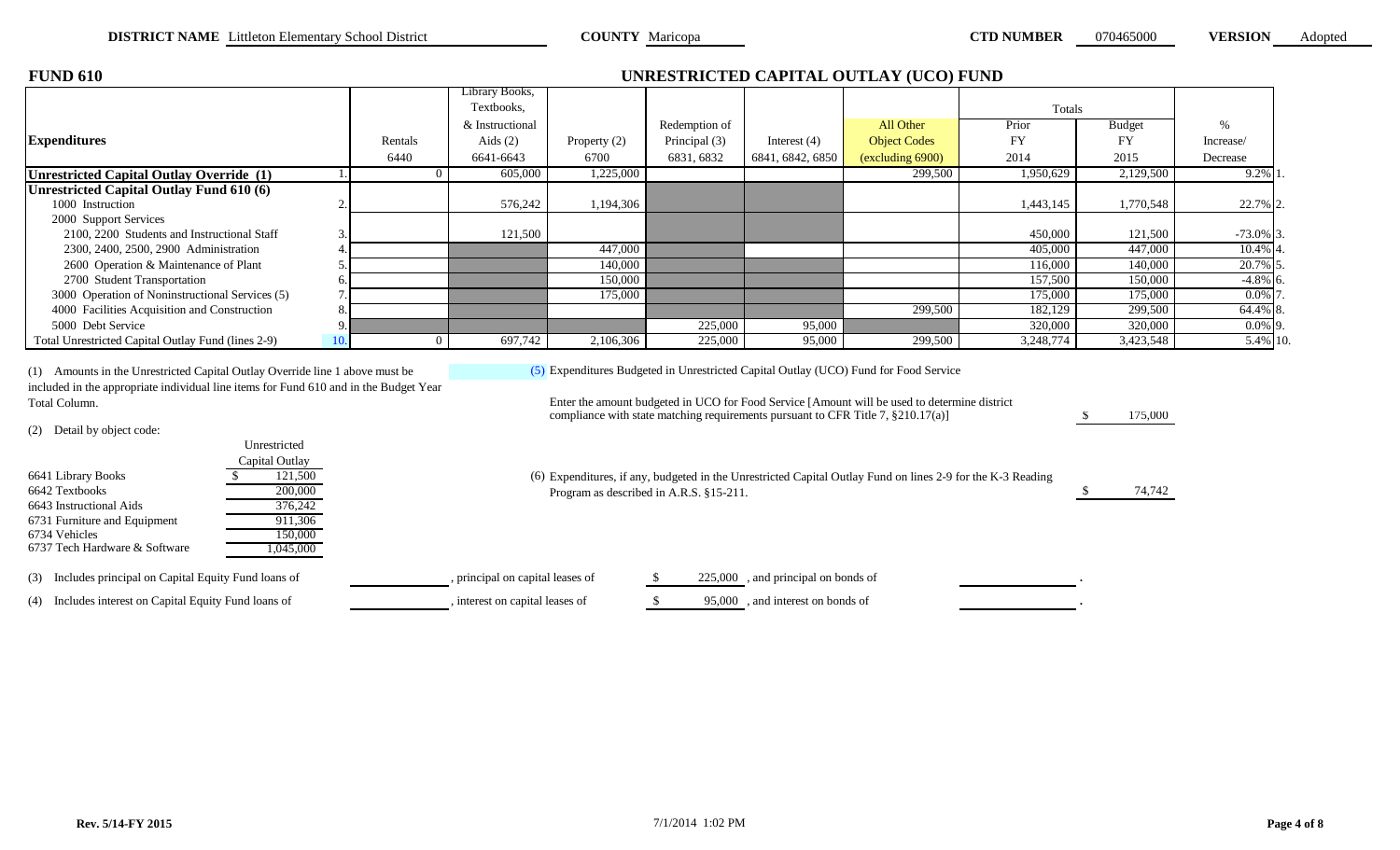### **OTHER FUNDS—REQUIRED CAPITAL EXPENDITURE DETAIL [(A.R.S. §15-904.(B)]**

| <b>Expenditures</b>                             |                | UNRESTRICTED CAPITAL OUTLAY | <b>Fund 610</b>  |           | <b>BOND BUILDING</b><br><b>NEW SCHOOL FACILITIES</b><br><b>Fund 630</b><br><b>Fund 695</b> |                |                  |         |
|-------------------------------------------------|----------------|-----------------------------|------------------|-----------|--------------------------------------------------------------------------------------------|----------------|------------------|---------|
|                                                 |                | Prior FY                    | <b>Budget FY</b> | Prior FY  | <b>Budget FY</b>                                                                           | Prior FY       | <b>Budget FY</b> |         |
| <b>Total Fund Expenditures</b>                  |                | 3,248,774                   | 3,423,548        | 1,645,623 | $\mathbf{0}$                                                                               | $\overline{0}$ |                  |         |
| <b>Select Object Codes Detail (1)</b>           |                |                             |                  |           |                                                                                            |                |                  |         |
| 6150 Classified Salaries                        | $\overline{2}$ | $\mathbf{0}$                | $\overline{0}$   | $\Omega$  | $\Omega$                                                                                   | $\mathbf{0}$   |                  | 2.      |
| 6200 Employee Benefits                          | 3.             | $\Omega$                    | $\Omega$         | $\Omega$  | $\Omega$                                                                                   | $\Omega$       |                  |         |
| 6450 Construction Services                      | 4.             | 182,129                     | 299,500          | 505,000   | $\theta$                                                                                   | $\overline{0}$ |                  | 4.      |
| 6710 Land and Improvements                      | 5.             | $\mathbf{0}$                | $\mathbf{0}$     | 1,140,623 | $\Omega$                                                                                   | $\mathbf{0}$   |                  | 5.      |
| 6720 Buildings and Improvements                 | 6.             | $\Omega$                    | $\Omega$         | $\Omega$  | $\Omega$                                                                                   | $\mathbf{0}$   |                  | 6.      |
| 6731 Furniture and Equipment                    | 7 <sub>1</sub> | 901,403                     | 911,306          | $\Omega$  | $\theta$                                                                                   | $\overline{0}$ |                  | 7.      |
| 6734 Vehicles                                   | 8.             | 150,000                     | 150,000          | $\Omega$  | $\Omega$                                                                                   | $\overline{0}$ |                  | 8.      |
| 6737 Technology Hardware & Software             | 9              | 882,500                     | 1,045,000        | $\theta$  | $\theta$                                                                                   | $\Omega$       |                  | 9.      |
| 6831, 6832 Redemption of Principal              | 10.            |                             |                  |           |                                                                                            |                |                  | 10.     |
| 6841, 6842, 6850 Interest                       | 11             |                             |                  |           |                                                                                            |                |                  | 11.     |
| Total amounts reported on lines 2-11 above for: |                |                             |                  |           |                                                                                            |                |                  |         |
| Renovation                                      | 12             | 182,129                     | 182,129          | 505,000   | $\mathbf{0}$                                                                               |                |                  | 12.     |
| New Construction                                | 13.            | $\mathbf{0}$                |                  | $\Omega$  | 0                                                                                          | $\mathbf{0}$   |                  | 13.     |
| Other                                           | 14.            | 2,253,903                   | 2,223,677        | 1,140,623 | $\Omega$                                                                                   | $\Omega$       |                  | 14.     |
| Total (lines 12-14)                             | 15.            | 2,436,032                   | 2,405,806        | 1,645,623 | $\Omega$                                                                                   | $\overline{0}$ |                  | $0$ 15. |

(1) Lines 2-11 may not include all budgeted expenditures of the fund. Total budgeted expenditures for each fund should be included on Line 1.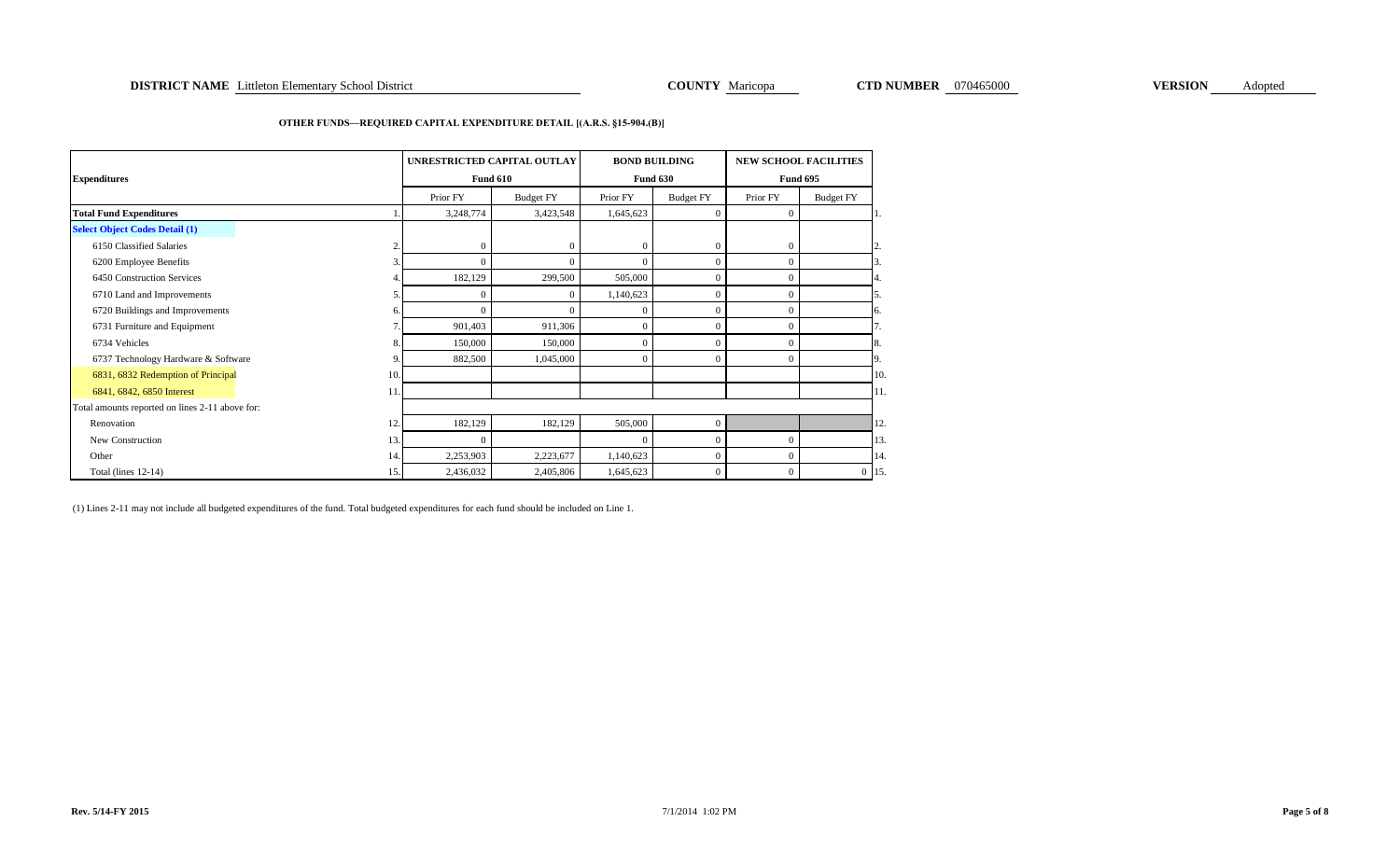| <b>EDERAL PROJECTS</b> |  |
|------------------------|--|
|------------------------|--|

- 1. 100-130 ESEA Title I Helping Disadvantaged Children
- 
- 
- 
- 
- 
- 
- 
- 
- 
- 
- 
- 
- 
- 
- 
- 
- 

- 
- 
- 
- 
- 
- 
- 
- 
- 
- 
- 

### **INSTRUCTIONAL IMPROVEMENT FUND (020)**

- 
- 
- 3. Dropout Prevention Programs (M&O purposes)
- 4. Instructional Improvement Programs (M&O purposes)
- 

|      |          | <b>FTE</b>       | <b>TOTAL ALL FUNCTIONS</b> |                  |
|------|----------|------------------|----------------------------|------------------|
|      | Prior FY | <b>Budget FY</b> | Prior FY                   | <b>Budget FY</b> |
| 6000 | 6.00     | 6.00             | 987,823                    | 980,750          |
| 6000 | 2.00     | 2.00             | 112,282                    | 78,597           |
| 6000 | 0.00     |                  | $\theta$                   |                  |
| 6000 | 0.00     |                  | $\theta$                   |                  |
| 6000 | 1.75     | 1.75             | 211,783                    | 176,783          |
| 6000 | 0.00     |                  | $\theta$                   |                  |
| 6000 | 0.00     |                  | $\theta$                   |                  |
| 6000 | 7.60     | 7.60             | 724,696                    | 715,900          |
| 6000 | 0.00     |                  | $\mathbf{0}$               |                  |
| 6000 | 0.00     |                  | $\overline{0}$             |                  |
| 6000 | 0.00     |                  | $\overline{0}$             |                  |
| 6000 | 0.00     |                  | $\theta$                   |                  |
| 6000 | 0.00     |                  | 26,951                     | 25,000           |
| 6000 | 0.00     |                  | 609,925                    | 615,495          |
| 6000 | 0.00     |                  | 230,000                    | 200,500          |
| 6000 | 0.00     |                  | $\Omega$                   |                  |
| 6000 | 0.00     |                  | 1,276,572                  | 1,023,422        |
|      | 17.35    | 17.35            | 4,180,032                  | 3,816,447        |
| 6000 | 0.00     |                  | $\overline{0}$             |                  |
| 6000 | 0.00     |                  | $\overline{0}$             |                  |
| 6000 | 0.00     |                  | $\overline{0}$             |                  |
| 6000 | 0.00     |                  | $\overline{0}$             |                  |
| 6000 | 0.00     |                  | $\theta$                   |                  |
| 6000 | 0.00     |                  | $\overline{0}$             |                  |
| 6000 | 0.00     |                  | $\overline{0}$             |                  |
| 6000 | 0.00     |                  | 36,000                     | 36,000           |
| 6000 | 0.00     |                  | 241,571                    | $\Omega$         |
|      | 0.00     | 0.00             | 277,571                    | 36,000           |
|      | 17.35    | 17.35            | 4.457.603                  | 3,852,447        |

|      | <b>Prior FY</b> | <b>Budget FY</b> |     |
|------|-----------------|------------------|-----|
| 6000 |                 |                  |     |
| 6000 |                 |                  |     |
| 6000 |                 |                  |     |
| 6000 | 220,671         | 307,786          | 4.  |
|      | 220,671         | 307,786          | 15. |

| <b>DISTRICT NAME</b> Littleton Elementary School District |                                                                  |      | <b>COUNTY</b> Maricopa |                  |                            |                  | <b>CTD NUMBER</b> |                                                | <b>VERSION</b> | Adopted |                 |                  |     |
|-----------------------------------------------------------|------------------------------------------------------------------|------|------------------------|------------------|----------------------------|------------------|-------------------|------------------------------------------------|----------------|---------|-----------------|------------------|-----|
|                                                           | <b>SPECIAL PROJECTS</b>                                          |      |                        |                  |                            |                  |                   | <b>OTHER FUNDS (DO NOT Add to Aggregate)</b>   |                |         | <b>Prior FY</b> | <b>Budget FY</b> |     |
|                                                           |                                                                  |      |                        |                  |                            |                  | 1.                | 050 County, City, and Town Grants              |                | 6000    | 12,000          | 12,000           |     |
|                                                           |                                                                  |      | <b>FTE</b>             |                  | <b>TOTAL ALL FUNCTIONS</b> |                  | 2.                | 071 Structured English Immersion (1)           |                | 6000    | 178,279         | 25,434 2         |     |
|                                                           | <b>FEDERAL PROJECTS</b>                                          |      | Prior FY               | <b>Budget FY</b> | Prior FY                   | <b>Budget FY</b> | 3.                | 072 Compensatory Instruction (1)               |                | 6000    | 585             | $\Omega$         |     |
|                                                           | 1. 100-130 ESEA Title I - Helping Disadvantaged Children         | 6000 | 6.00                   | 6.00             | 987,823                    | 980,750          | 4.                | <b>080 Student Success</b>                     |                | 6000    |                 |                  |     |
|                                                           | 2. 140-150 ESEA Title II - Prof. Dev. and Technology             | 6000 | 2.00                   | 2.00             | 112,282                    | 78,597           | 5.                | 500 School Plant (Lease over 1 year) (2)       |                | 6000    | 8.000           | 10,000           |     |
| 3.                                                        | 160 ESEA Title IV - 21st Century Schools                         | 6000 | 0.00                   |                  | $\Omega$                   |                  | 6.                | 505 School Plant (Lease 1 year or less)        |                | 6000    | 2,000           | 2,000            |     |
|                                                           | 4. 170-180 ESEA Title V - Promote Informed Parent Choice         | 6000 | 0.00                   |                  | $\Omega$                   |                  | 7.                | 506 School Plant (Sale)                        |                | 6000    | $\theta$        | $\Omega$         |     |
|                                                           | 5. 190 ESEA Title III - Limited Eng. & Immigrant Students        | 6000 | 1.75                   | 1.75             | 211,783                    | 176,783          | 8.                | 510 Food Service                               |                | 6000    | 3,433,858       | 3,535,900        |     |
|                                                           | 200 ESEA Title VII - Indian Education                            | 6000 | 0.00                   |                  | $\Omega$                   |                  | 9.                | 515 Civic Center                               |                | 6000    | 190,000         | 195,000 9        |     |
|                                                           | 7. 210 ESEA Title VI - Flexibility and Accountability            | 6000 | 0.00                   |                  | $\sqrt{ }$                 |                  | 10.               | 520 Community School                           |                | 6000    | 35,000          | 35,000           |     |
|                                                           | 8. 220 IDEA Part B                                               | 6000 | 7.60                   | 7.60             | 724,696                    | 715,900          | 11.               | 525 Auxiliary Operations                       |                | 6000    | 110,000         | 110,000          |     |
| 9.                                                        | 230 Johnson-O'Malley                                             | 6000 | 0.00                   |                  | $\Omega$                   |                  | 12.               | 526 Extracurricular Activities Fees Tax Credit |                | 6000    | 32,000          | 38,000           |     |
| 10.                                                       | 240 Workforce Investment Act                                     | 6000 | 0.00                   |                  | $\Omega$                   | 10.              | 13.               | 530 Gifts and Donations                        |                | 6000    | 50,000          | 50,000           |     |
|                                                           | 11. 250 AEA - Adult Education                                    | 6000 | 0.00                   |                  | $\Omega$                   | 11.              | 14.               | 535 Career & Tech. Ed. & Voc. Ed. Projects     |                | 6000    | $\overline{0}$  |                  |     |
| 12.                                                       | 260-270 Vocational Education - Basic Grants                      | 6000 | 0.00                   |                  | $\Omega$                   | 12.              | 15.               | 540 Fingerprint                                |                | 6000    | 6,000           | $5,000$ 15.      |     |
| 13.                                                       | 280 ESEA Title X - Homeless Education                            | 6000 | 0.00                   |                  | 26.951                     | 25,000<br>13.    | 16.               | 545 School Opening                             |                | 6000    | $\theta$        | 0.16             |     |
|                                                           | 14. 290 Medicaid Reimbursement                                   | 6000 | 0.00                   |                  | 609,925                    | 615,495<br>14.   | 17.               | 550 Insurance Proceeds                         |                | 6000    | 35,000          | 25,000           |     |
|                                                           | 15. 374 E-Rate                                                   | 6000 | 0.00                   |                  | 230,000                    | 200,500<br>15.   | 18.               | 555 Textbooks                                  |                | 6000    | 12,000          | 15,000 18.       |     |
|                                                           | 16. 378 Impact Aid                                               | 6000 | 0.00                   |                  |                            | 16.              | 19.               | 565 Litigation Recovery                        |                | 6000    | 30,000          | 30,000           |     |
|                                                           | 17. 300-399 Other Federal Projects (Besides E-Rate & Impact Aid) | 6000 | 0.00                   |                  | 1,276,572                  | $1,023,422$ 17.  | 20.               | 570 Indirect Costs                             |                | 6000    | 950,000         | 550,000          | 20  |
|                                                           | 18. Total Federal Project Funds (lines 1-17)                     |      | 17.35                  | 17.35            | 4,180,032                  | 3,816,447<br>18. | 21.               | 575 Unemployment Insurance                     |                | 6000    | 125,000         | $125,000$ 21.    |     |
|                                                           | <b>STATE PROJECTS</b>                                            |      |                        |                  |                            |                  | 22.               | 580 Teacherage                                 |                | 6000    | $\overline{0}$  |                  | 22. |
|                                                           | 19. 400 Vocational Education                                     | 6000 | 0.00                   |                  | $\sqrt{ }$                 | 19.              | 23.               | 585 Insurance Refund                           |                | 6000    | 10,000          | 10,000           | 23. |
|                                                           | 20. 410 Early Childhood Block Grant                              | 6000 | 0.00                   |                  | $\Omega$                   | 20.              | 24.               | 590 Grants and Gifts to Teachers               |                | 6000    | $\overline{0}$  | 0 24             |     |
|                                                           | 21. 420 Ext. School Yr. - Pupils with Disabilities               | 6000 | 0.00                   |                  | $\Omega$                   | 21.              | 25.               | 595 Advertisement                              |                | 6000    | $\overline{0}$  | $0\,25$          |     |
| 22.                                                       | 425 Adult Basic Education                                        | 6000 | 0.00                   |                  | $\Omega$                   | 22.              | 26.               | 596 Joint Technical Education                  |                | 6000    | $\mathbf{0}$    | $0\vert 26$      |     |
| 23.                                                       | 430 Chemical Abuse Prevention Programs                           | 6000 | 0.00                   |                  | $\Omega$                   | 23.              | 27.               | 620 Adjacent Ways                              |                | 6000    | 900,000         | $1,000,000$ 27.  |     |
| 24.                                                       | 435 Academic Contests                                            | 6000 | 0.00                   |                  | $\Omega$                   | 24.              | 28.               | 639 Impact Aid Revenue Bond Building           |                | 6000    | $\overline{0}$  |                  | 28. |
|                                                           | 25. 450 Gifted Education                                         | 6000 | 0.00                   |                  | $\sqrt{ }$                 | 25.              | 29.               | 640 School Plant - Special Construction        |                | 6000    | $\overline{0}$  |                  | 29. |
| 26.                                                       | 460 Environmental Special Plate                                  | 6000 | 0.00                   |                  | 36,000                     | 36,000<br>26.    | 30.               | 650 Gifts and Donations-Capital                |                | 6000    | 85,000          | 85,000 30.       |     |
|                                                           | 27. 465-499 Other State Projects                                 | 6000 | 0.00                   |                  | 241,571                    | 27.<br>$\Omega$  | 31.               | 660 Condemnation                               |                | 6000    | $\overline{0}$  |                  | 31. |
| 28.                                                       | Total State Project Funds (lines 19-27)                          |      | 0.00                   | 0.00             | 277,571                    | 36,000<br>28.    | 32.               | 665 Energy and Water Savings                   |                | 6000    | $\overline{0}$  |                  | 32. |
|                                                           | 29. Total Special Projects (lines 18 and 28)                     |      | 17.35                  | 17.35            | 4,457,603                  | $3,852,447$ 29.  | 33.               | 686 Emergency Deficiencies Correction          |                | 6000    | $\overline{0}$  |                  | 33. |
|                                                           |                                                                  |      |                        |                  |                            |                  | 34.               | 691 Building Renewal Grant                     |                | 6000    | $\theta$        |                  | 34. |
|                                                           | <b>INSTRUCTIONAL IMPROVEMENT FUND (020)</b>                      |      | <b>Prior FY</b>        |                  | <b>Budget FY</b>           |                  | 35.               | 700 Debt Service                               |                | 6000    | 2,995,000       | 3,000,000 35.    |     |
|                                                           | 1. Teacher Compensation Increases                                | 6000 |                        | $\overline{0}$   |                            |                  | 36.               | 720 Impact Aid Revenue Bond Debt Service       |                | 6000    | $\overline{0}$  |                  | 36. |
|                                                           | 2. Class Size Reduction                                          | 6000 |                        | $\overline{0}$   |                            |                  | 37.               | 850 Student Activities                         |                | 6000    | 55,000          | 55,000 37.       |     |
| 3.                                                        | Dropout Prevention Programs (M&O purposes)                       | 6000 |                        | $\Omega$         |                            |                  |                   | <b>INTERNAL SERVICE FUNDS 950-989</b>          |                |         |                 |                  |     |
|                                                           | Instructional Improvement Programs (M&O purposes)                | 6000 |                        | 220,671          | 307,786                    |                  |                   | 9_Self-Insurance                               |                | 6000    | $\overline{0}$  |                  |     |
|                                                           | 5. Total Instructional Improvement Fund (lines 1-4)              |      |                        | 220,671          | 307,786                    |                  | 2.                | 955 Intergovernmental Agreements               |                | 6000    | 58,200          | 58,200 2.        |     |
|                                                           |                                                                  |      |                        |                  |                            |                  | 3.                | 9 OPEB                                         |                | 6000    | $\overline{0}$  |                  |     |
|                                                           |                                                                  |      |                        |                  |                            |                  | 4.                | 9                                              |                | 6000    | $\overline{0}$  |                  |     |

(1) From Supplement, page 3, line 10 and line 20, respectively. (2) Indicate amount budgeted in Fund 500 for M&O purposes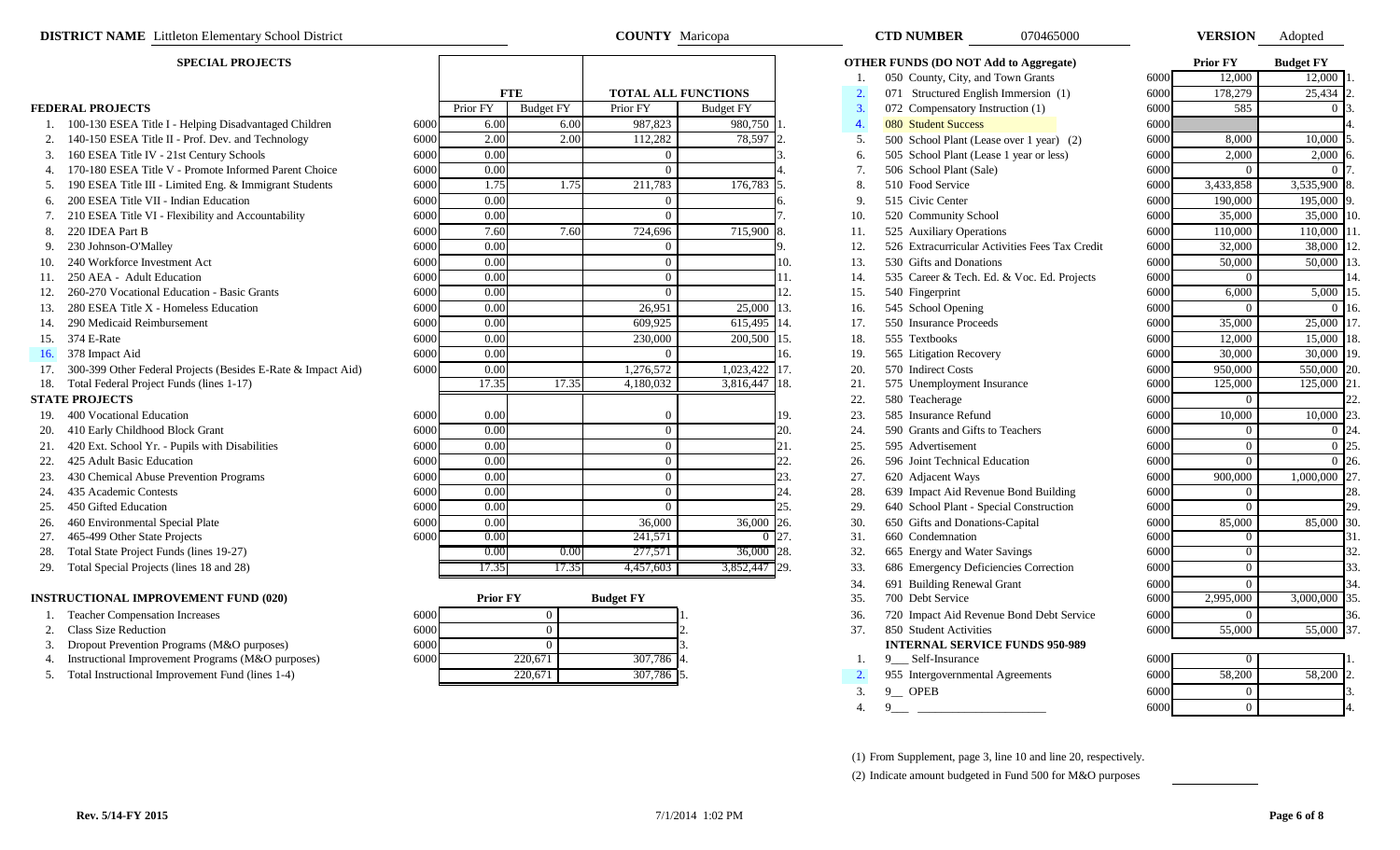### **(A.R.S. §15-947.C) CALCULATION OF FY 2015 GENERAL BUDGET LIMIT**

|   |              | <b>CALCULATION OF FY 2015 GENERAL BUDGET LIMIT</b>                                                                                                |                      |                                    |                                      |
|---|--------------|---------------------------------------------------------------------------------------------------------------------------------------------------|----------------------|------------------------------------|--------------------------------------|
|   |              |                                                                                                                                                   | $(A.R.S. §15-947.C)$ | А.<br>Maintenance<br>and Operation | В.<br>Unrestricted<br>Capital Outlay |
|   |              | 1. (a) FY 2015 Revenue Control Limit (RCL)                                                                                                        |                      |                                    |                                      |
|   |              | (from Work Sheet E, line VIII, or Work Sheet F, line III)                                                                                         | \$<br>25,515,251     |                                    |                                      |
|   |              | $*(b)$ Plus Adjustment for Growth (1)                                                                                                             |                      |                                    |                                      |
|   |              | * (c) Increase or (Decrease) in 03 District High School Tuition<br>Payments (A.R.S. §15-905.J) (1)                                                |                      |                                    |                                      |
|   |              | (d) Adjusted RCL                                                                                                                                  | \$<br>25,515,251     | \$<br>25,515,251                   | \$<br>$\overline{0}$                 |
|   | 2. (a)       | FY 2015 District Additional Assistance (DAA) (from Work<br>Sheet H, lines VII.E.1 and VII.F.1)                                                    | \$<br>2,336,107      |                                    |                                      |
|   |              | * (b) DAA Reduction for State Budget Adjustments (from Work<br>Sheet H, lines VII.E.2 and VII.F.2)                                                | 1,385,516            |                                    |                                      |
|   |              | (c) Adjusted DAA                                                                                                                                  | \$<br>950,591        | 679,380                            | 271,211                              |
|   |              | 3. FY 2015 Override Authorization (A.R.S. §§15-481 and 15-482)                                                                                    |                      |                                    |                                      |
|   |              | * (a) Maintenance and Operation                                                                                                                   |                      | 3,827,288                          |                                      |
|   | $*(b)$       | Unrestricted Capital Outlay                                                                                                                       |                      |                                    | 1,950,629                            |
|   |              | * (c) Special Program                                                                                                                             |                      |                                    |                                      |
|   |              | *4. Small School Adjustment for Districts with a Student Count of 125 or less in K-8 or 100 or                                                    |                      |                                    |                                      |
|   |              | less in 9-12 (A.R.S. §15-949) (If phase-down applies, see Work Sheets K and K2)<br>*5. Tuition Revenue (A.R.S. $\S$ §15-823 and 15-824)           |                      |                                    |                                      |
|   | Local        |                                                                                                                                                   |                      |                                    |                                      |
|   | (a)          | Individuals and Other Private Sources                                                                                                             |                      |                                    |                                      |
|   | (b)          | Other Arizona Districts                                                                                                                           |                      |                                    |                                      |
|   |              | (c) Out-of-State Districts and Other Governments                                                                                                  |                      |                                    |                                      |
|   | <b>State</b> |                                                                                                                                                   |                      |                                    |                                      |
|   |              | (d) Certificates of Educational Convenience $(A.R.S. \$ § 15-825, 15-825.01, and 15-825.02)                                                       |                      |                                    |                                      |
|   |              | *6. State Assistance (A.R.S. §15-976) and Special Ed. Voucher Payments Received (A.R.S. §15-1204)                                                 |                      |                                    |                                      |
|   |              | *7. Increase Authorized by County School Superintendent for Accommodation Schools<br>(not to exceed Work Sheet S, line II.B.5) (A.R.S. §15-974.B) |                      |                                    |                                      |
|   |              | 8. Budget Increase for:                                                                                                                           |                      |                                    |                                      |
|   |              | (a) Desegregation Expenditures (A.R.S. §15-910.G-K)                                                                                               |                      |                                    |                                      |
|   | $*(b)$       | Tuition Out Debt Service (from Work Sheet O, line 7) (A.R.S. §15-910.L)                                                                           |                      | $\overline{0}$                     |                                      |
|   | $*(c)$       | Budget Balance Carryforward (from Work Sheet M, line 12) (A.R.S. §15-943.01)                                                                      |                      | 793,198                            |                                      |
|   | (d)          | Dropout Prevention Programs (Laws 1992, Ch. 305, §32 and Laws 2000, Ch. 398, §2)                                                                  |                      |                                    |                                      |
|   | (e)          | Registered Warrant or Tax Anticipation Note Interest Expense Incurred in<br>FY 2013 (A.R.S. §15-910.M)                                            |                      |                                    |                                      |
| ∗ | (f)          | Joint Career and Technical Education and Vocational Education Center (A.R.S. §15-910.01)                                                          |                      |                                    |                                      |
|   |              | * (g) FY 2014 Career Ladder Unexpended Budget Carryforward (from Work                                                                             |                      |                                    |                                      |
|   |              | Sheet M, line 6.f) (A.R.S. §15-918.04.C)                                                                                                          |                      | $\mathbf{0}$                       |                                      |
|   |              | * (h) FY 2014 Optional Performance Incentive Program Unexpended Budget                                                                            |                      |                                    |                                      |
|   | $*$ (i)      | Carryforward (from Work Sheet M, line 6.g) (A.R.S. §15-919.04)<br>FY 2014 Performance Pay Unexpended Budget Carryforward (from Work               |                      | $\mathbf{0}$                       |                                      |
|   |              | Sheet M, line 6.h) (A.R.S. §15-920)                                                                                                               |                      | 0                                  |                                      |
|   | (i)          | Excessive Property Tax Valuation Judgments (A.R.S. §§42-16213 and 42-16214)                                                                       |                      |                                    |                                      |
|   | $*(k)$       | Transportation Revenues for Attendance of Nonresident Pupils (A.R.S. §§15-923 and 15-947)                                                         |                      |                                    |                                      |
|   |              | *9. Adjustment to the General Budget Limit (A.R.S. $\S$ §15-272, 15-905.M, 15-910.02, and 15-                                                     |                      |                                    |                                      |
|   |              | 915) (Do not use this line as a subtotal) (2)                                                                                                     |                      | 0                                  |                                      |
|   |              | 10. FY 2015 General Budget Limit (column A, lines 1 through 9)                                                                                    |                      |                                    |                                      |
|   |              | (A.R.S. §15-905.F) (page 1, line 30 cannot exceed this amount)                                                                                    |                      | 30,815,117                         |                                      |
|   |              | 11. Total Amount to be Used for Capital Expenditures (column B, lines 1 through 8)                                                                |                      |                                    |                                      |
|   |              | $(A.R.S. §15-905.F)$ (to page 8, line A.11)                                                                                                       |                      |                                    | \$<br>2,221,840                      |
|   |              |                                                                                                                                                   |                      |                                    |                                      |

**\*** Subject to adjustment prior to May 15 as allowed by A.R.S. Revisions are described in the instructions for these lines, as needed.

(1) For budget adoption, this line should be left blank.

(2) This line can be used to adjust the FY 2015 GBL for any of the following: (1) reductions for (a) exceeding the prior year(s) GBL, (b) exceeding the prior year(s) M&O section of the Budget, or (2) reductions or increases due to (a) ADM Audit Adjustment, (b) Noncompliance Adjustment, (c) transfers to/from the EWS Fund, (d) JTED Reduction, or (e) other adjustments as notified by ADE.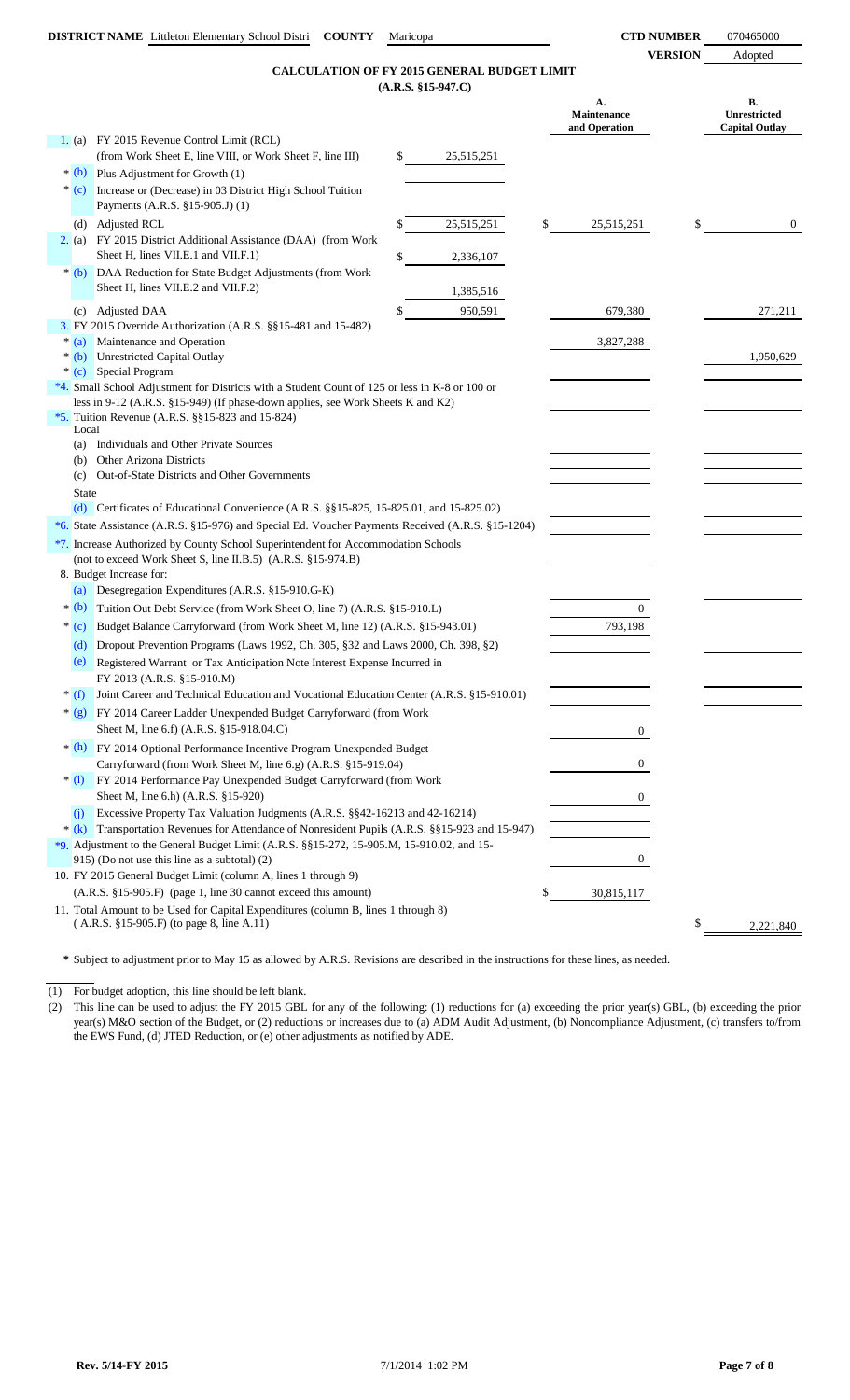|                | <b>DISTRICT NAME</b> Littleton Elementary School District                                                        | <b>COUNTY</b>   | Maricopa | <b>CTD NUMBER</b> | 070465000    |
|----------------|------------------------------------------------------------------------------------------------------------------|-----------------|----------|-------------------|--------------|
|                |                                                                                                                  |                 |          | <b>VERSION</b>    | Adopted      |
|                | UNRESTRICTED CAPITAL BUDGET LIMIT AND CLASSROOM SITE FUND BUDGET LIMIT (A.R.S. §15-947.D and                     |                 |          |                   |              |
|                |                                                                                                                  | A.R.S. §15-978) |          |                   |              |
|                | CALCULATION OF UNRESTRICTED CAPITAL BUDGET LIMIT                                                                 |                 |          |                   |              |
|                | A. 1. FY 2014 Unrestricted Capital Budget Limit (UCBL)                                                           |                 |          |                   |              |
|                | (from FY 2014 latest revised Budget, page 8, line A.12)                                                          |                 |          | \$                | 3,248,774    |
|                | 2. Total UCBL Adjustment for prior years as notified by ADE on BUDG75 report (For budget<br>adoption, use zero.) |                 |          | \$                |              |
|                | 3. Adjusted Amount Available for FY 2014 Capital Expenditures (line $A.1 + A.2$ )                                |                 |          |                   | 3,248,774    |
|                | 4. Amount Budgeted in Fund 610 in FY 2014                                                                        |                 |          |                   |              |
|                | (from FY 2014 latest revised Budget, page 4, line 10)                                                            |                 |          | \$                | 3,248,774    |
|                | 5. Lesser of line A.3 or the sum of line A.4 and any positive adjustment on line A.2                             |                 |          |                   | 3,248,774    |
|                | 6. FY 2014 Fund 610 Actual Expenditures (For budget adoption use actual expenditures                             |                 |          |                   |              |
|                | to date plus estimated expenditures through fiscal year-end.)                                                    |                 |          | \$                | 2,050,374    |
|                | 7. Unexpended Budget Balance in Fund 610 (line A.5 minus A.6) If negative, use zero in                           |                 |          |                   |              |
|                | calculation, but show negative amount here in parentheses.                                                       |                 |          | \$                | 1,198,400    |
|                | 8. Interest Earned in Fund 610 in FY 2014                                                                        |                 |          | \$                | 3,308        |
|                | 9. Monies deposited in Fund 610 from School Facilities Board for donated land (A.R.S. §15-2041.F)                |                 |          |                   |              |
|                | 10. Adjustment to UCBL for FY 2015 (A.R.S. §15-905.M) (1)                                                        |                 |          | \$                | $\mathbf{0}$ |
|                | 11. Amount to be Used for Capital Expenditures (from page 7, line 11)                                            |                 |          |                   | 2,221,840    |
|                | 12. FY 2015 Unrestricted Capital Budget Limit (lines A.7 through A.11) (2)                                       |                 |          |                   | 3,423,548    |
|                | <b>CALCULATION OF CLASSROOM SITE FUND BUDGET LIMIT</b>                                                           |                 |          |                   |              |
| B <sub>1</sub> | 1. FY 2014 Classroom Site Fund Budget Limit (from FY 2014 latest revised Budget, page 8, line C.7)               |                 |          | \$                | 2,332,592    |
|                | 2. FY 2014 Classroom Site Fund Actual Expenditures (For budget adoption use actual expenditures                  |                 |          |                   |              |
|                | to date plus estimated expenditures through fiscal year-end.)                                                    |                 |          | \$                | 1,099,347    |
|                | 3. Unexpended Budget Balance in Classroom Site Fund (line B.1 minus B.2)                                         |                 |          | \$                | 1,233,245    |
|                | 4. Interest Earned in the Classroom Site Fund in FY 2014                                                         |                 |          | S                 | 0            |
|                | $\Gamma V$ 0015.01 01 $\Gamma$ 1.411 $\Gamma$ (1.11 $\Gamma$ DE 1.1 $\Gamma$ 006) (0)                            |                 |          |                   | 1.772.000    |

5. FY 2015 Classroom Site Fund Allocation (provided by ADE, based on \$295) (3)

6. \$ 0 Adjustments to FY 2015 Classroom Site Fund Budget Limit

7. FY 2015 Classroom Site Fund Budget Limit (Sum of lines B.3 through B.6) (4) \$ 3,006

(1) This line can be used to adjust the FY 2015 UCBL for any of the following: (1) reductions for (a) exceeding the prior year(s) UCBL or (b) exceeding the prior year(s) UCO section of the Budget, or (2) increases due to greater than anticipated growth from FY 2014, or (3) JTED reduction, or (4) reductions or increases due to other adjustments as notified by ADE.

(2) The amount budgeted on page 4, line 10 cannot exceed this amount.

(3) In accordance with A.R.S. §15-977(G)(1), the per pupil amount is calculated based on estimated available resources in the Classroom Site Fund for the budget year and adjusted for prior year revenue carryforwards or shortfalls. However, actual payments to districts may differ from the estimated per pupil Classroom Site Fund allocation.

(4) The sum of the amounts budgeted on page 3, line 40 and footnote (1) on that page, cannot exceed this amount.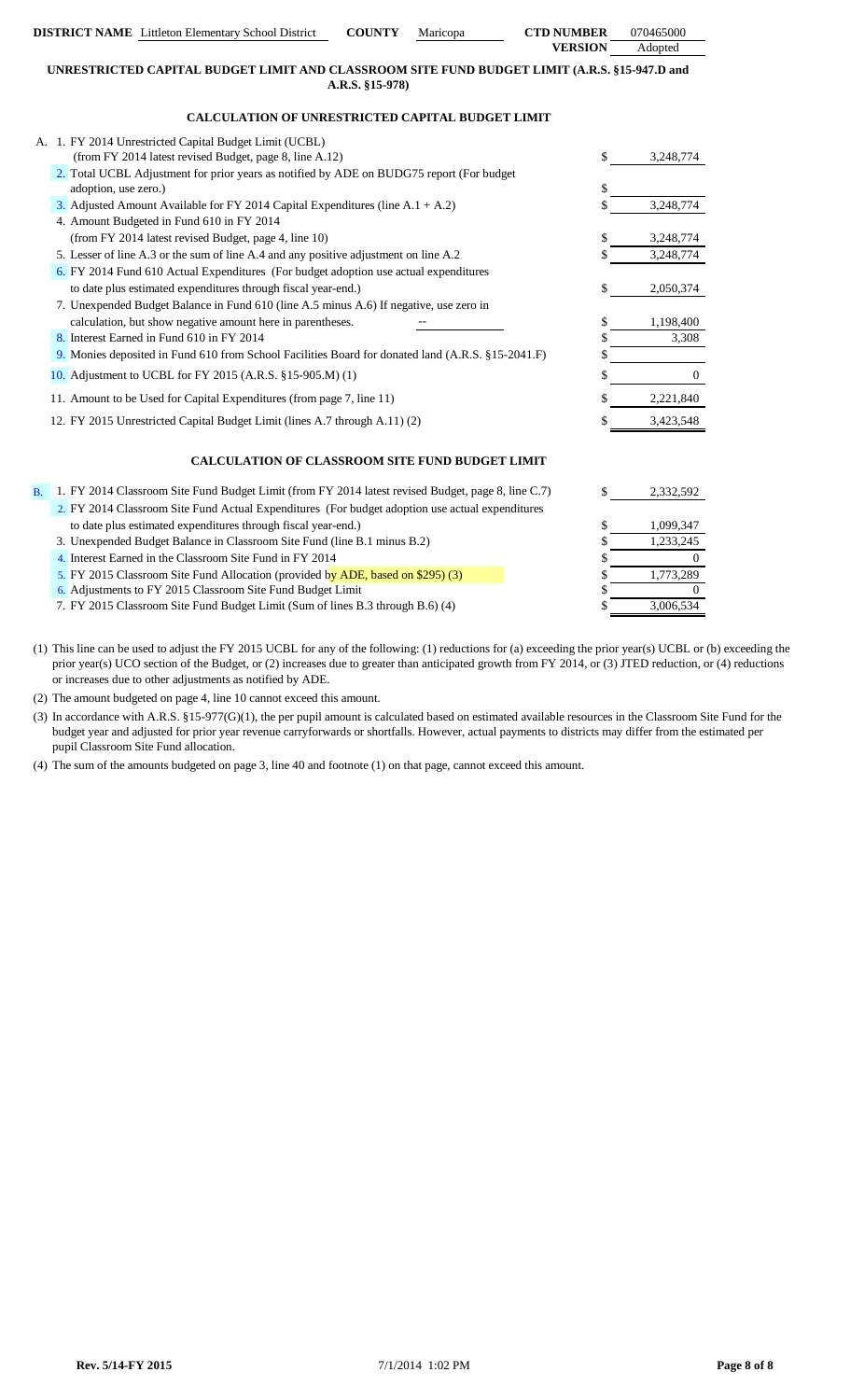Use the table below to calculate the amounts for Page 8, section B. These calculations need not be printed as an official part of the budget forms.

|                                                                                                                                                                                                     | <b>Fund 011</b> | <b>Fund 012</b> | <b>Fund 013</b> | <b>Payments to</b><br><b>Charter Schools</b> | <b>Total Fund 010</b> |
|-----------------------------------------------------------------------------------------------------------------------------------------------------------------------------------------------------|-----------------|-----------------|-----------------|----------------------------------------------|-----------------------|
| 1. FY 2014 Classroom Site Fund Budget Limit (from FY<br>2014 latest revised Budget, page 8, line 7 of the table)                                                                                    |                 |                 |                 |                                              |                       |
|                                                                                                                                                                                                     | 431,925         | 1,009,506       | 891,161         | $\overline{0}$                               | 2,332,592             |
| 2. FY 2014 Actual Expenditures (For budget adoption use<br>actual expenditures to date plus estimated expenditures                                                                                  |                 |                 |                 |                                              |                       |
| through fiscal year-end.)                                                                                                                                                                           | 265,988         | 333,221         | 500,138         |                                              | 1,099,347             |
| 3. Unexpended Budget Balance (line 1 minus 2)                                                                                                                                                       | 165,937         | 676,285         | 391,023         | $\overline{0}$                               | 1,233,245             |
| 4. Interest Earned in FY 2014                                                                                                                                                                       |                 |                 |                 |                                              | $\Omega$              |
| 5. FY 2015 Classroom Site Fund Allocation (provided by<br>ADE, based on \$295) Enter the total allocation in the<br>Total Fund 010 column. Funds 011, 012, and 013 will<br>automatically calculate. | 354,658         | 709,316         | 709,316         |                                              | 1,773,289             |
| 6. Adjustments to FY 2015 Classroom Site Fund Budget<br>Limit *                                                                                                                                     |                 |                 |                 |                                              | $\Omega$              |
| 7. FY 2015 Classroom Site Fund Budget Limit (Sum of<br>lines 3 through 6) $**$                                                                                                                      | 520,595         | 1,385,601       | 1,100,339       | $\overline{0}$                               | 3,006,534             |
| * This line may be used to recapture lost CSF budget capacity that resulted from underbudgeting in prior fiscal years.                                                                              |                 |                 |                 |                                              |                       |

\*\* The amounts budgeted on page 3, lines 13, 26, 39, and footnote (1) should not exceed the amounts on this line.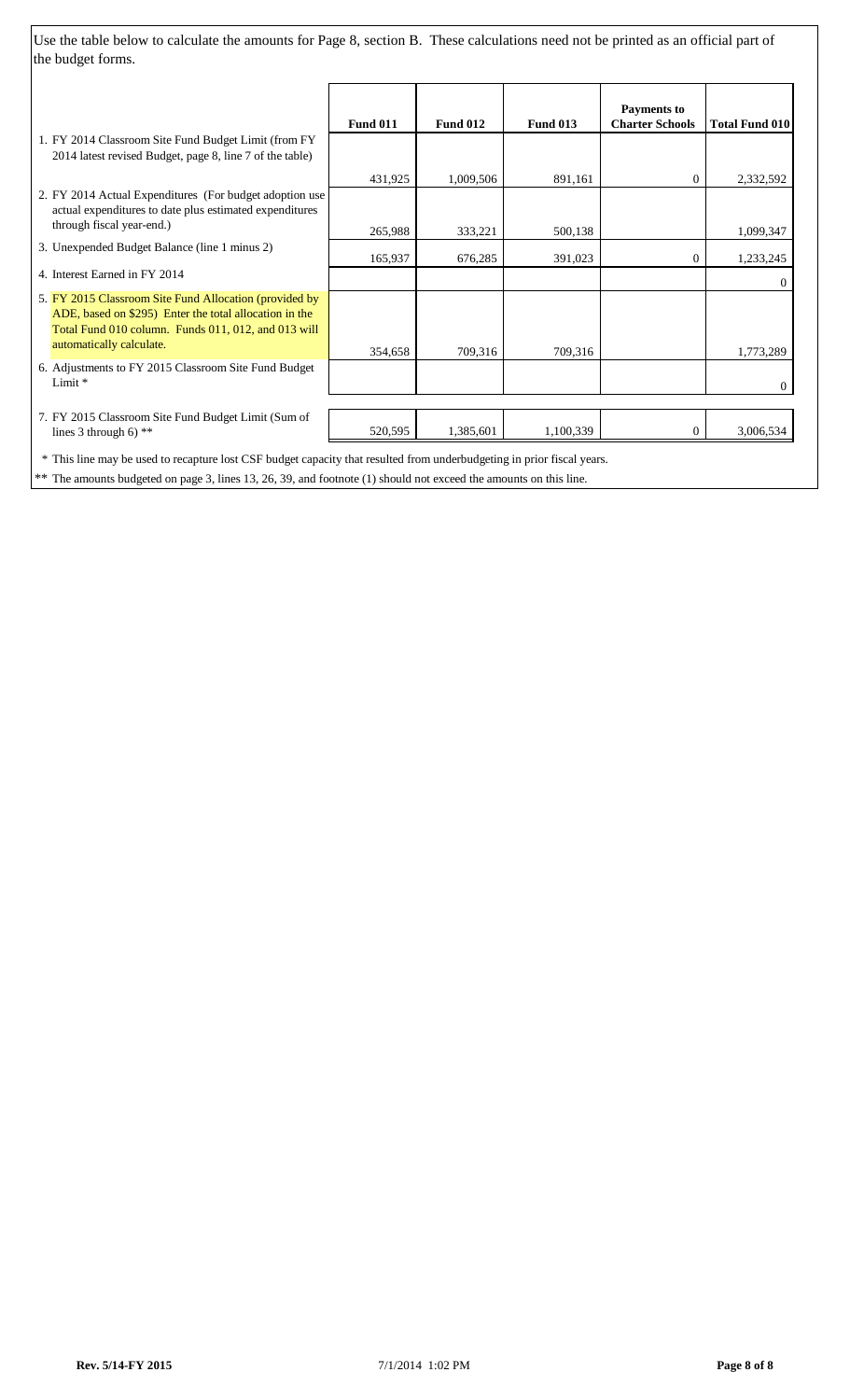FY 2015 STATE OF ARIZONA



# SUPPLEMENT TO SCHOOL DISTRICT ANNUAL EXPENDITURE BUDGET FOR DISTRICTS THAT BUDGET FOR:

# SPECIAL K-3 PROGRAM OVERRIDE (A.R.S. §15-903.D and Laws 2010, Ch. 179, §4)

# JOINT CAREER AND TECHNICAL EDUCATION AND VOCATIONAL EDUCATION CENTER (A.R.S. §15-910.01)

ENGLISH LANGUAGE LEARNERS (A.R.S. §§15-756.04 and 15-756.11)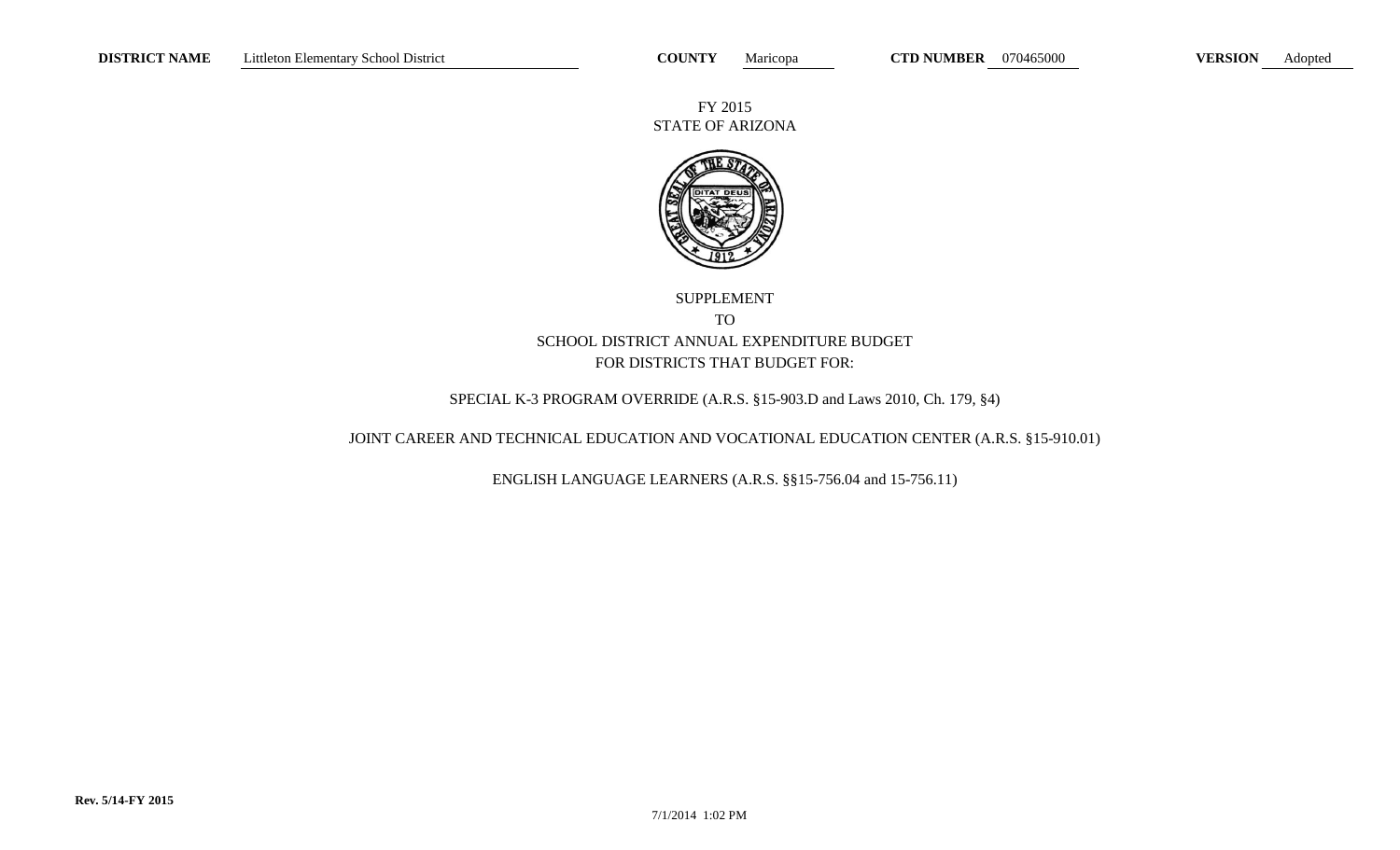**DISTRICT NAME** Littleton Elementary School District **COUNTY Maricopa COUNTY Maricopa CTD NUMBER** 070465000 **VERSION** Adopted

|                                                                        |     |           |               |          | Employee        | Purchased   |          |          |           | Totals        |             |  |
|------------------------------------------------------------------------|-----|-----------|---------------|----------|-----------------|-------------|----------|----------|-----------|---------------|-------------|--|
| <b>M&amp;O Fund Supplement</b>                                         |     |           | <b>FTE</b>    | Salaries | <b>Benefits</b> | Services    | Supplies | Other    | Prior     | <b>Budget</b> | $\%$        |  |
|                                                                        |     | Prior     | <b>Budget</b> |          |                 | 6300, 6400, |          |          | <b>FY</b> | <b>FY</b>     | Increase/   |  |
| <b>Expenditures</b>                                                    |     | <b>FY</b> | <b>FY</b>     | 6100     | 6200            | 6500        | 6600     | 6800     | 2014      | 2015          | Decrease    |  |
| 520 Special K-3 Program Override                                       |     |           |               |          |                 |             |          |          |           |               |             |  |
| 1000 Instruction                                                       |     | 0.00      |               |          |                 |             |          |          |           |               | $0.0\%$ 1.  |  |
| 2000 Support Services                                                  |     |           |               |          |                 |             |          |          |           |               |             |  |
| 2100 Students                                                          |     | 0.00      |               |          |                 |             |          |          |           |               | $0.0\%$ 2.  |  |
| 2200 Instructional Staff                                               |     | 0.00      |               |          |                 |             |          |          |           |               | $0.0\%$ 3.  |  |
| 2300 General Administration                                            |     | 0.00      |               |          |                 |             |          |          |           |               | $0.0\%$ 4.  |  |
| 2400 School Administration                                             |     | 0.00      |               |          |                 |             |          |          |           |               | $0.0\%$ 5.  |  |
| 2500 Central Services                                                  |     | 0.00      |               |          |                 |             |          |          |           |               | $0.0\%$ 6.  |  |
| 2600 Operation & Maintenance of Plant                                  |     | 0.00      |               |          |                 |             |          |          |           |               | $0.0\%$ 7.  |  |
| 2900 Other                                                             |     | 0.00      |               |          |                 |             |          |          |           |               | $0.0\%$ 8.  |  |
| 3000 Operation of Noninstructional Services                            |     | 0.00      |               |          |                 |             |          |          |           |               | $0.0\%$ 9.  |  |
| Subtotal (lines 1-9) (to Budget, page 1, line 26)                      | 10. | 0.00      | 0.00          |          |                 |             |          | $\Omega$ |           |               | 0.0% 10.    |  |
| 540 Joint Career and Technical Education & Vocational Education Center |     |           |               |          |                 |             |          |          |           |               |             |  |
| 1000 Instruction                                                       | 11. | 0.00      |               |          |                 |             |          |          |           |               | $0.0\%$ 11. |  |
| 2000 Support Services                                                  |     |           |               |          |                 |             |          |          |           |               |             |  |
| 2100 Students                                                          | 12. | 0.00      |               |          |                 |             |          |          |           |               | 0.0% 12.    |  |
| 2200 Instructional Staff                                               | 13. | 0.00      |               |          |                 |             |          |          |           |               | 0.0% 13.    |  |
| 2300 General Administration                                            | 14. | 0.00      |               |          |                 |             |          |          |           |               | 0.0% 14.    |  |
| 2400 School Administration                                             | 15. | 0.00      |               |          |                 |             |          |          |           |               | 0.0% 15.    |  |
| 2500 Central Services                                                  | 16. | 0.00      |               |          |                 |             |          |          |           |               | $0.0\%$ 16. |  |
| 2600 Operation & Maintenance of Plant                                  | 17. | 0.00      |               |          |                 |             |          |          |           |               | 0.0% 17.    |  |
| 2900 Other                                                             | 18. | 0.00      |               |          |                 |             |          |          |           |               | 0.0% 18.    |  |
| 3000 Operation of Noninstructional Services                            | 19. | 0.00      |               |          |                 |             |          |          |           |               | 0.0% 19.    |  |
| Subtotal (lines 11-19) (to Budget, page 1, line 28)                    | 20. | 0.00      | 0.00          |          |                 |             |          | $\Omega$ |           |               | 0.0% 20.    |  |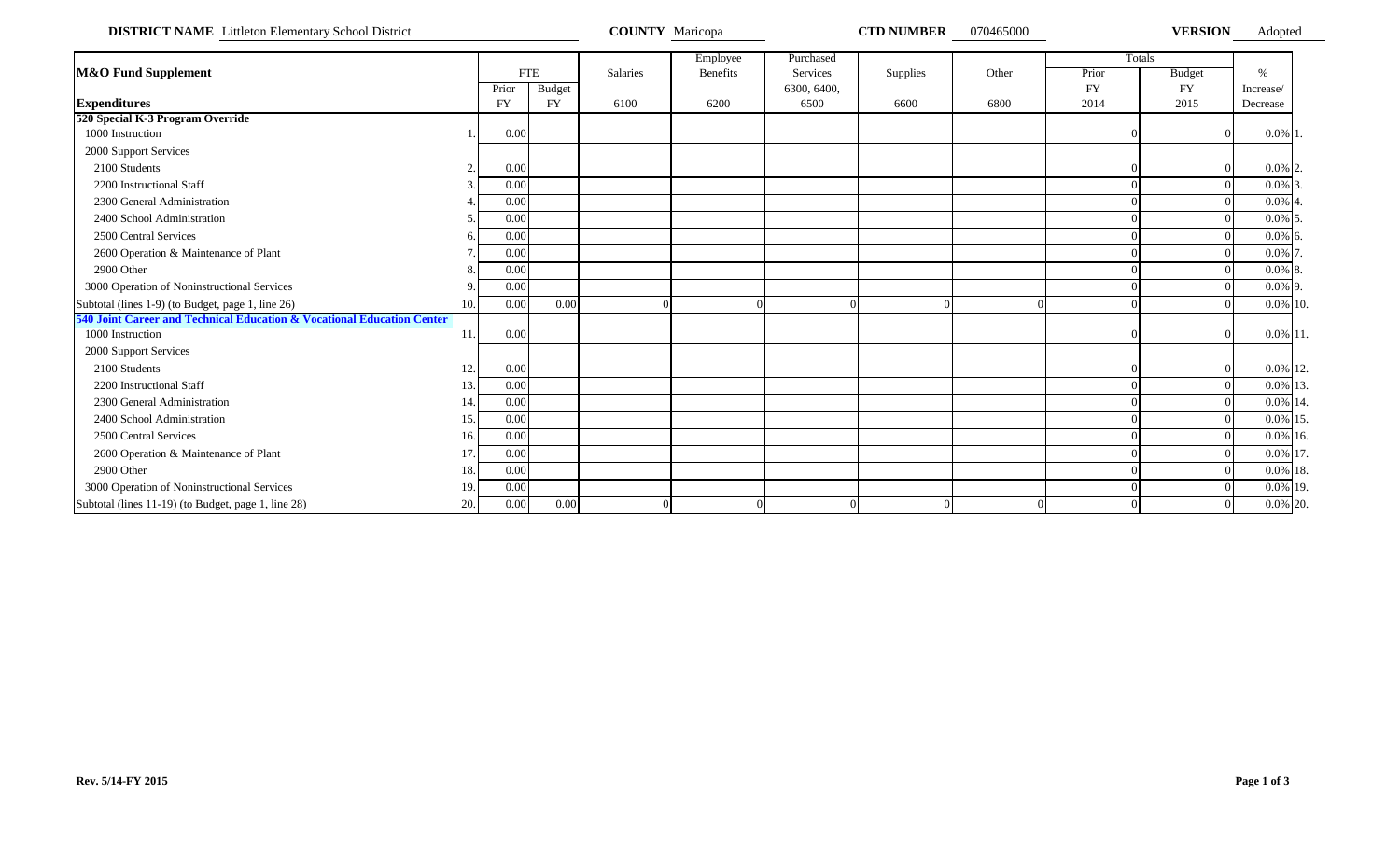**DISTRICT NAME** Littleton Elementary School District **COUNTY Maricopa COUNTY Maricopa CTD NUMBER** 070465000 **VERSION** 

Adopted

|                                                                                |     |         | Library Books,            |          |               |                  |                     |           | Totals        |             |  |
|--------------------------------------------------------------------------------|-----|---------|---------------------------|----------|---------------|------------------|---------------------|-----------|---------------|-------------|--|
| <b>Unrestricted Capital Outlay Fund Supplement</b>                             |     |         | Textbooks, &              |          | Redemption of |                  | All Other           | Prior     | <b>Budget</b> | $\%$        |  |
|                                                                                |     | Rentals | <b>Instructional Aids</b> | Property | Principal     | Interest         | <b>Object Codes</b> | <b>FY</b> | <b>FY</b>     | Increase/   |  |
| <b>Expenditures</b>                                                            |     | 6440    | 6641-6643                 | 6700     | 6831, 6832    | 6841, 6842, 6850 | (excluding 6900)    | 2014      | 2015          | Decrease    |  |
| 520 Special K-3 Program Override                                               |     |         |                           |          |               |                  |                     |           |               |             |  |
| 1000 Instruction                                                               | 21. |         |                           |          |               |                  |                     |           |               | $0.0\%$ 21. |  |
| 2000 Support Services                                                          | 22. |         |                           |          |               |                  |                     |           |               | $0.0\%$ 22. |  |
| 3000 Operation of Noninstructional Services                                    | 23. |         |                           |          |               |                  |                     |           |               | $0.0\%$ 23. |  |
| 4000 Facilities Acquisition & Construction                                     | 24. |         |                           |          |               |                  |                     |           |               | $0.0\%$ 24. |  |
| 5000 Debt Service                                                              | 25. |         |                           |          |               |                  |                     |           |               | $0.0\%$ 25. |  |
| Subtotal (lines 21-25)                                                         | 26. |         |                           |          |               |                  |                     |           |               | $0.0\%$ 26. |  |
| 540 Joint Career and Technical Education & Vocational Education Center         |     |         |                           |          |               |                  |                     |           |               |             |  |
| 1000 Instruction                                                               | 27. |         |                           |          |               |                  |                     |           |               | 0.0% 27.    |  |
| 2000 Support Services                                                          | 28. |         |                           |          |               |                  |                     |           |               | $0.0\%$ 28. |  |
| 3000 Operation of Noninstructional Services                                    | 29. |         |                           |          |               |                  |                     |           |               | $0.0\%$ 29. |  |
| 4000 Facilities Acquisition & Construction                                     | 30. |         |                           |          |               |                  |                     |           |               | $0.0\%$ 30. |  |
| 5000 Debt Service                                                              | 31. |         |                           |          |               |                  |                     |           |               | $0.0\%$ 31. |  |
| Subtotal (lines 27-31)                                                         | 32. |         |                           |          |               |                  |                     |           |               | $0.0\%$ 32. |  |
|                                                                                |     |         |                           |          |               |                  |                     |           |               |             |  |
| Total (lines $26 \& 32$ ) (Include in Fund $610$ Budget, page 4, lines $2-9$ ) | 33. |         |                           |          |               |                  |                     |           |               | 0.0% 33.    |  |

**Rev. 5/14-FY 2015 Page 2 of 3**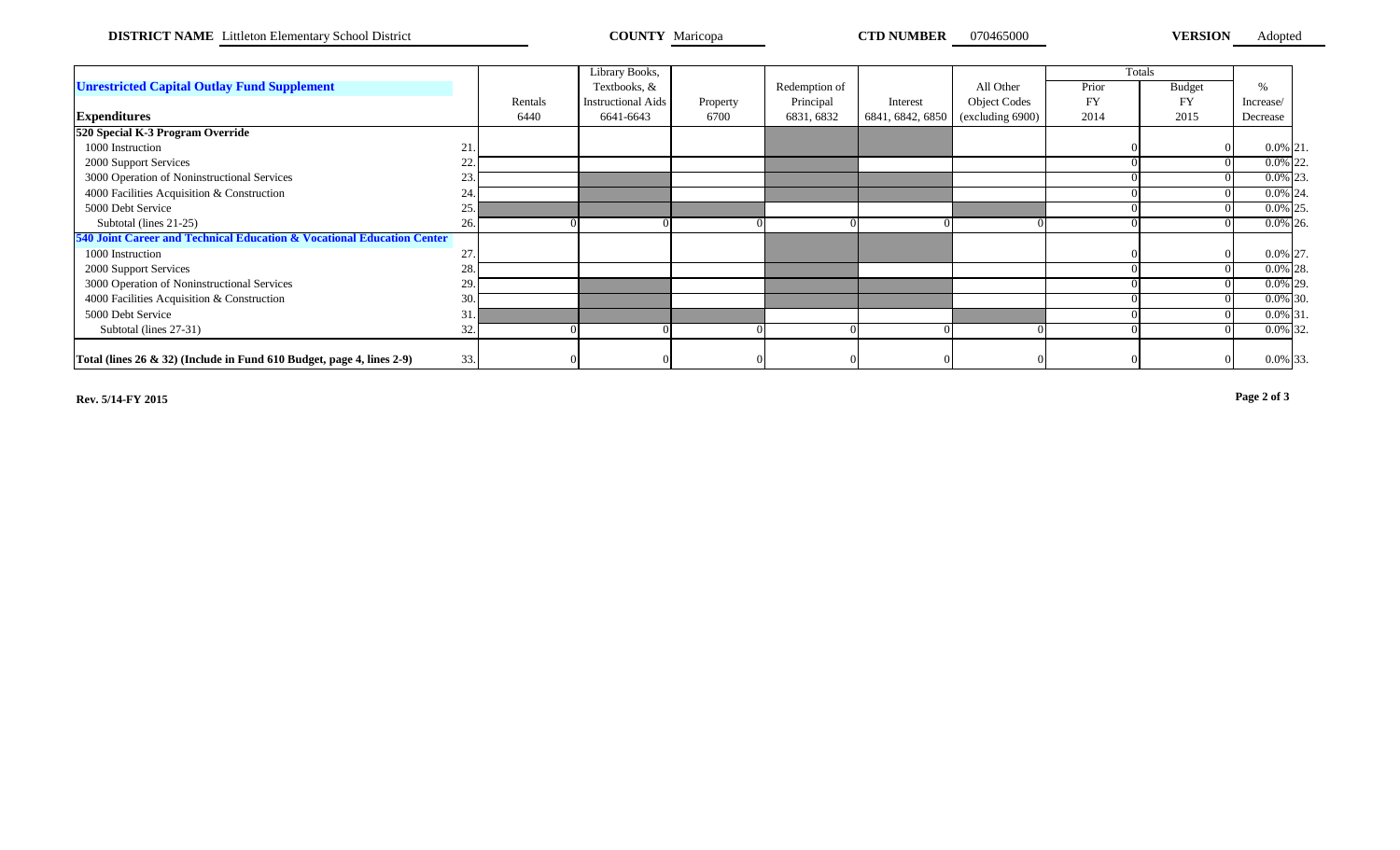**DISTRICT NAME** Littleton Elementary School District **COUNTY Maricopa COUNTY Maricopa COUNTY MARICON COUNTY MARICOPA** 

Adopted

|                                                                     |           |               |                 | Employee | Purchased   |          |          |       |           | Totals        |                |  |
|---------------------------------------------------------------------|-----------|---------------|-----------------|----------|-------------|----------|----------|-------|-----------|---------------|----------------|--|
| <b>English Language Learners Supplement</b>                         |           | <b>FTE</b>    | <b>Salaries</b> | Benefits | Services    | Supplies | Property | Other | Prior     | <b>Budget</b> | $\frac{0}{6}$  |  |
|                                                                     | Prior     | <b>Budget</b> |                 |          | 6300, 6400, |          |          |       | <b>FY</b> | <b>FY</b>     | Increase/      |  |
| <b>Expenditures</b>                                                 | <b>FY</b> | <b>FY</b>     | 6100            | 6200     | 6500        | 6600     | 6700     | 6800  | 2014      | 2015          | Decrease       |  |
| <b>Structured English Immersion Fund 071</b>                        |           |               |                 |          |             |          |          |       |           |               |                |  |
| 1000 Instruction                                                    | 3.00      | 0.50          | 20,347          | 5,087    |             |          |          |       | 178,279   | 25,434        | $-85.7\%$ 1    |  |
| 2000 Support Services                                               |           |               |                 |          |             |          |          |       |           |               |                |  |
| 2100 Students<br>$\bigcap$                                          | 0.00      |               |                 |          |             |          |          |       |           |               | $0.0\%$ 2.     |  |
| 2200 Instructional Staff                                            | 0.00      |               |                 |          |             |          |          |       |           |               | $0.0\%$ 3      |  |
| 2300 General Administration                                         | 0.00      |               |                 |          |             |          |          |       |           |               | $0.0\%$        |  |
| 2400 School Administration                                          | 0.00      |               |                 |          |             |          |          |       |           |               | $0.0\%$ 5      |  |
| 2500 Central Services                                               | 0.00      |               |                 |          |             |          |          |       |           |               | $0.0\%$ 6      |  |
| 2600 Operation & Maintenance of Plant                               | 0.00      |               |                 |          |             |          |          |       |           |               | $0.0\%$ 7      |  |
| 2700 Student Transportation                                         | 0.00      |               |                 |          |             |          |          |       |           |               | $0.0\%$ 8      |  |
| 2900 Other                                                          | 0.00      |               |                 |          |             |          |          |       |           |               | $0.0\%$ 9.     |  |
| Total (lines 1-9) (to Budget, page 6, Other Funds, line 2)<br>10.   | 3.00      | 0.50          | 20,347          | 5,087    |             |          |          |       | 178,279   | 25,434        | $-85.7\%$ 10.  |  |
| <b>Compensatory Instruction Fund 072</b>                            |           |               |                 |          |             |          |          |       |           |               |                |  |
| 1000 Instruction                                                    | 0.00      |               |                 |          |             |          |          |       | 585       |               | $-100.0\%$ 11. |  |
| 2000 Support Services                                               |           |               |                 |          |             |          |          |       |           |               |                |  |
| 2100 Students<br>12.                                                | 0.00      |               |                 |          |             |          |          |       |           |               | 0.0% 12.       |  |
| 2200 Instructional Staff<br>13                                      | 0.00      |               |                 |          |             |          |          |       |           |               | 0.0% 13        |  |
| 2300 General Administration<br>14                                   | 0.00      |               |                 |          |             |          |          |       |           |               | $0.0\%$ 14     |  |
| 2400 School Administration<br>15.                                   | 0.00      |               |                 |          |             |          |          |       |           |               | 0.0% 15        |  |
| 2500 Central Services<br>16.                                        | 0.00      |               |                 |          |             |          |          |       |           |               | 0.0% 16.       |  |
| 2600 Operation & Maintenance of Plant<br>17                         | 0.00      |               |                 |          |             |          |          |       |           |               | 0.0% 17        |  |
| 2700 Student Transportation<br>18.                                  | 0.00      |               |                 |          |             |          |          |       |           |               | 0.0% 18.       |  |
| 2900 Other<br>19.                                                   | 0.00      |               |                 |          |             |          |          |       |           |               | 0.0% 19.       |  |
| Total (lines 11-19) (to Budget, page 6, Other Funds, line 3)<br>20. | 0.00      | 0.00          |                 |          |             |          |          |       | 585       |               | $-100.0\%$ 20. |  |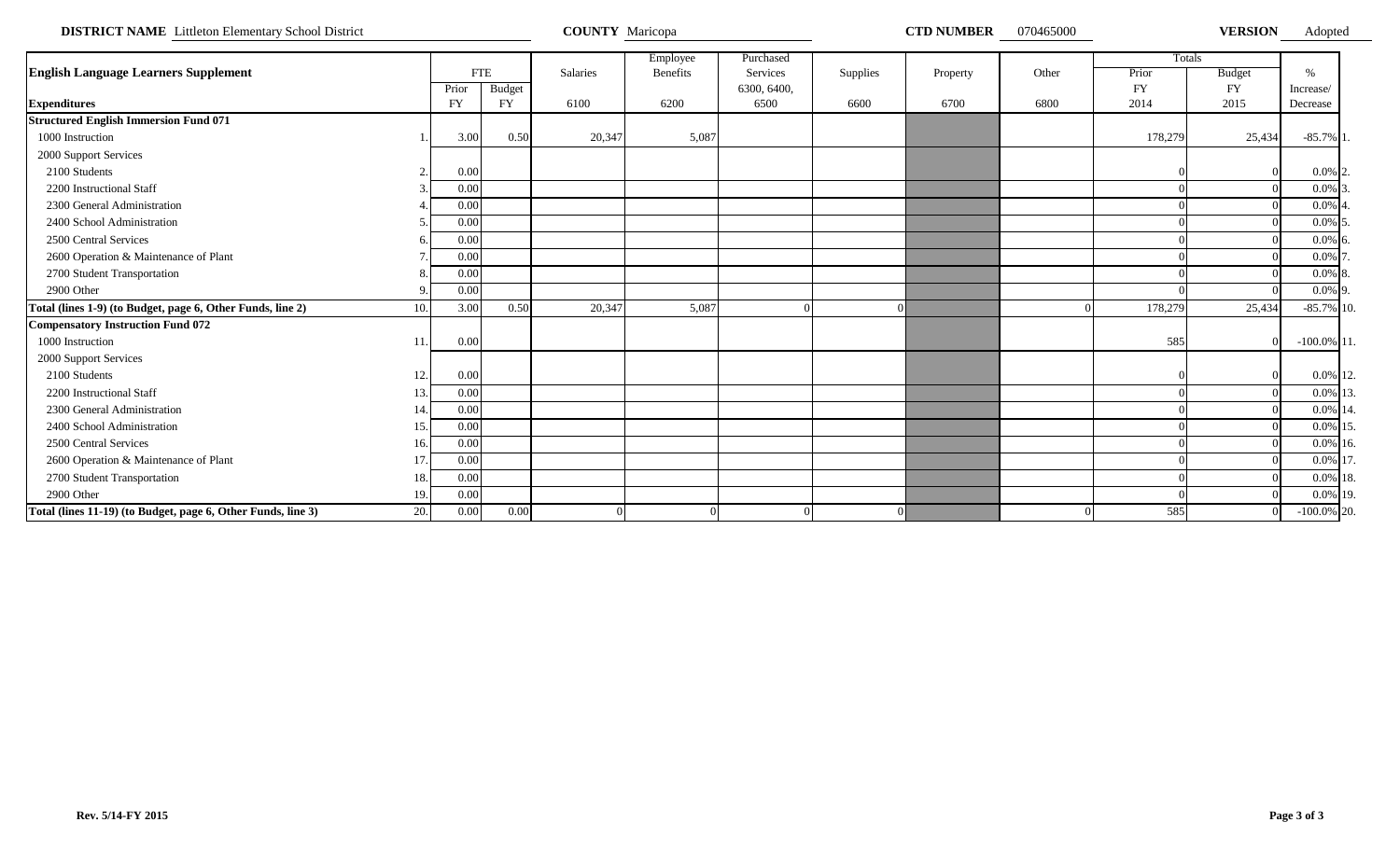### **SUMMARY OF SCHOOL DISTRICT PROPOSED EXPENDITURE BUDGET CTD NUMBER** 070465000

| I certify that the Budget of       | Littleton Elementarv School       |              | District, | <b>Maricopa</b>               | County for fiscal year 2015 was officially                                              |
|------------------------------------|-----------------------------------|--------------|-----------|-------------------------------|-----------------------------------------------------------------------------------------|
| proposed by the Governing Board on | June 10                           |              |           |                               | , 2014, and that the complete Proposed Expenditure Budget may be reviewed by contacting |
| <b>Phyllis Kinder</b>              | at the District Office, telephone | 623-478-5610 |           | during normal business hours. |                                                                                         |

**President of the Governing Board**

| 1. Student Count |                                                |                                                 | 2. Tax Rates:          |             |                                      |                                                                                                           |
|------------------|------------------------------------------------|-------------------------------------------------|------------------------|-------------|--------------------------------------|-----------------------------------------------------------------------------------------------------------|
|                  | <b>FY 2014</b><br>Prior Yr.<br><b>2013 ADM</b> | FY 2015<br><b>Budget Yr.</b><br><b>2014 ADM</b> |                        | Prior<br>FY | <b>Estimated</b><br><b>Budget FY</b> | * Secondary rate applies only for<br>and<br>overrides<br>voter-approved<br>bonded indebtedness per A.R.S. |
| <b>Resident</b>  | 5,020.541                                      | 5,172.338                                       | <b>Primary Rate</b>    | 2.4238      |                                      | $2.6692$ \\$15-101(22) and Joint Technical<br>Education Districts per A.R.S.                              |
| <b>Attending</b> | 5.034.856                                      | 5,183.293                                       | <b>Secondary Rate*</b> | 3.5518      |                                      | $3.3167$ \\$15-393(F).                                                                                    |

| 3. The Maintenance and Operation, Classroom Site, and Unrestricted Capital Outlay |            |              |            |  |  |  |  |  |  |  |  |  |
|-----------------------------------------------------------------------------------|------------|--------------|------------|--|--|--|--|--|--|--|--|--|
| budgets cannot exceed their respective budget limits.                             |            |              |            |  |  |  |  |  |  |  |  |  |
| <b>Maintenance &amp; Operation</b>                                                | 30,815,117 | GBL          | 30,815,117 |  |  |  |  |  |  |  |  |  |
| <b>Classroom Site</b>                                                             | 3,006,534  | <b>CSFBL</b> | 3.006.534  |  |  |  |  |  |  |  |  |  |
| <b>Unrestricted Capital Outlay</b>                                                | 3.423.548  | UCBL         | 3.423.548  |  |  |  |  |  |  |  |  |  |

|                                                                                    | MAINTENANCE AND OPERATION EXPENDITURES |                  |                 |                  |                 |                  |                          |
|------------------------------------------------------------------------------------|----------------------------------------|------------------|-----------------|------------------|-----------------|------------------|--------------------------|
|                                                                                    | <b>Salaries and Benefits</b>           |                  | Other           |                  | <b>TOTAL</b>    |                  | % Inc. / (Decr.)<br>from |
|                                                                                    | <b>Prior FY</b>                        | <b>Budget FY</b> | <b>Prior FY</b> | <b>Budget FY</b> | <b>Prior FY</b> | <b>Budget FY</b> | <b>Prior FY</b>          |
| <b>100 Regular Education</b>                                                       |                                        |                  |                 |                  |                 |                  |                          |
| <b>1000 Instruction</b>                                                            | 13,250,323                             | 13,937,456       | 374,109         | 374,920          | 13,624,432      | 14,312,376       | 5.0%                     |
| <b>2000 Support Services</b>                                                       |                                        |                  |                 |                  |                 |                  |                          |
| 2100 Students                                                                      | 819,730                                | 834,524          | 46,274          | 50,052           | 866,004         | 884,576          | 2.1%                     |
| <b>2200 Instructional Staff</b>                                                    | 1,181,073                              | 1,192,884        | 33,200          | 33,200           | 1,214,273       | 1,226,084        | 1.0%                     |
| 2300, 2400, 2500 Administration                                                    | 2,758,240                              | 2,785,826        | 623,029         | 627,248          | 3,381,269       | 3,413,074        | 0.9%                     |
| 2600 Oper./Maint. of Plant                                                         | 1,330,530                              | 1,338,053        | 1,880,150       | 1,950,150        | 3,210,680       | 3,288,203        | 2.4%                     |
| 2900 Other                                                                         | $\Omega$                               | $\Omega$         | $\Omega$        | $\Omega$         | $\Omega$        | $\Omega$         | 0.0%                     |
| 3000 Oper. of Noninstructional Services                                            | 26,121                                 | 27,165           | 4,700           | 4,700            | 30,821          | 31,865           | 3.4%                     |
| 610 School-Sponsored Cocurric. Activities                                          | 18,000                                 | 18.000           | $\theta$        | $\Omega$         | 18,000          | 18.000           | 0.0%                     |
| 620 School-Sponsored Athletics                                                     | 113,113                                | 113,113          | 39,000          | 39,000           | 152,113         | 152,113          | 0.0%                     |
| 630, 700, 800, 900 Other Programs                                                  | $\Omega$                               | $\Omega$         | $\Omega$        | $\Omega$         | $\Omega$        | $\Omega$         | 0.0%                     |
| <b>Regular Education Subsection Subtotal</b>                                       | 19,497,130                             | 20,247,021       | 3,000,462       | 3,079,270        | 22,497,592      | 23,326,291       | 3.7%                     |
| <b>200 Special Education</b>                                                       |                                        |                  |                 |                  |                 |                  |                          |
| 1000 Instruction                                                                   | 3,292,324                              | 3,458,171        | 166,779         | 166,779          | 3,459,103       | 3,624,950        | 4.8%                     |
| <b>2000 Support Services</b>                                                       |                                        |                  |                 |                  |                 |                  |                          |
| 2100 Students                                                                      | 909,579                                | 927,770          | 1,118,000       | 1,118,000        | 2,027,579       | 2,045,770        | 0.9%                     |
| <b>2200 Instructional Staff</b>                                                    | 125,850                                | 127,109          | 5,390           | 5,390            | 131,240         | 132,499          | 1.0%                     |
| 2300, 2400, 2500 Administration                                                    | $\mathbf{0}$                           | $\mathbf{0}$     | $\mathbf{0}$    | $\overline{0}$   | $\theta$        | $\mathbf{0}$     | 0.0%                     |
| 2600 Oper./Maint. of Plant                                                         | $\theta$                               | $\mathbf{0}$     | $\mathbf{0}$    | $\overline{0}$   | $\theta$        | $\theta$         | 0.0%                     |
| 2900 Other                                                                         | $\overline{0}$                         | $\overline{0}$   | $\mathbf{0}$    | $\overline{0}$   | $\overline{0}$  | $\overline{0}$   | 0.0%                     |
| 3000 Oper. of Noninstructional Services                                            | $\Omega$                               | $\Omega$         | $\theta$        | $\Omega$         | $\theta$        | $\Omega$         | 0.0%                     |
| <b>Special Education Subsection Subtotal</b>                                       | 4,327,753                              | 4,513,050        | 1,290,169       | 1,290,169        | 5,617,922       | 5,803,219        | 3.3%                     |
| <b>400 Pupil Transportation</b>                                                    | 1,039,067                              | 1,080,630        | 300,225         | 300,225          | 1,339,292       | 1,380,855        | 3.1%                     |
| 510 Desegregation                                                                  | $\overline{0}$                         | $\mathbf{0}$     | $\mathbf{0}$    | $\boldsymbol{0}$ | $\overline{0}$  | $\overline{0}$   | 0.0%                     |
| 520 Special K-3 Program Override                                                   | $\mathbf{0}$                           | $\mathbf{0}$     | $\mathbf{0}$    | $\overline{0}$   | $\overline{0}$  | $\overline{0}$   | 0.0%                     |
| <b>530 Dropout Prevention Programs</b>                                             | $\overline{0}$                         | $\overline{0}$   | $\mathbf{0}$    | $\overline{0}$   | $\overline{0}$  | $\overline{0}$   | 0.0%                     |
| <b>540 Joint Career and Technical Education</b><br>and Vocational Education Center | $\Omega$                               | $\mathbf{0}$     | $\mathbf{0}$    | $\mathbf{0}$     | $\theta$        | $\theta$         | 0.0%                     |
| 550 K-3 Reading Program                                                            | 272,400                                | 292,562          | 12,209          | 12,190           | 284,609         | 304,752          | 7.1%                     |
| <b>TOTAL EXPENDITURES</b>                                                          | 25,136,350                             | 26,133,263       | 4,603,065       | 4,681,854        | 29,739,415      | 30,815,117       | 3.6%                     |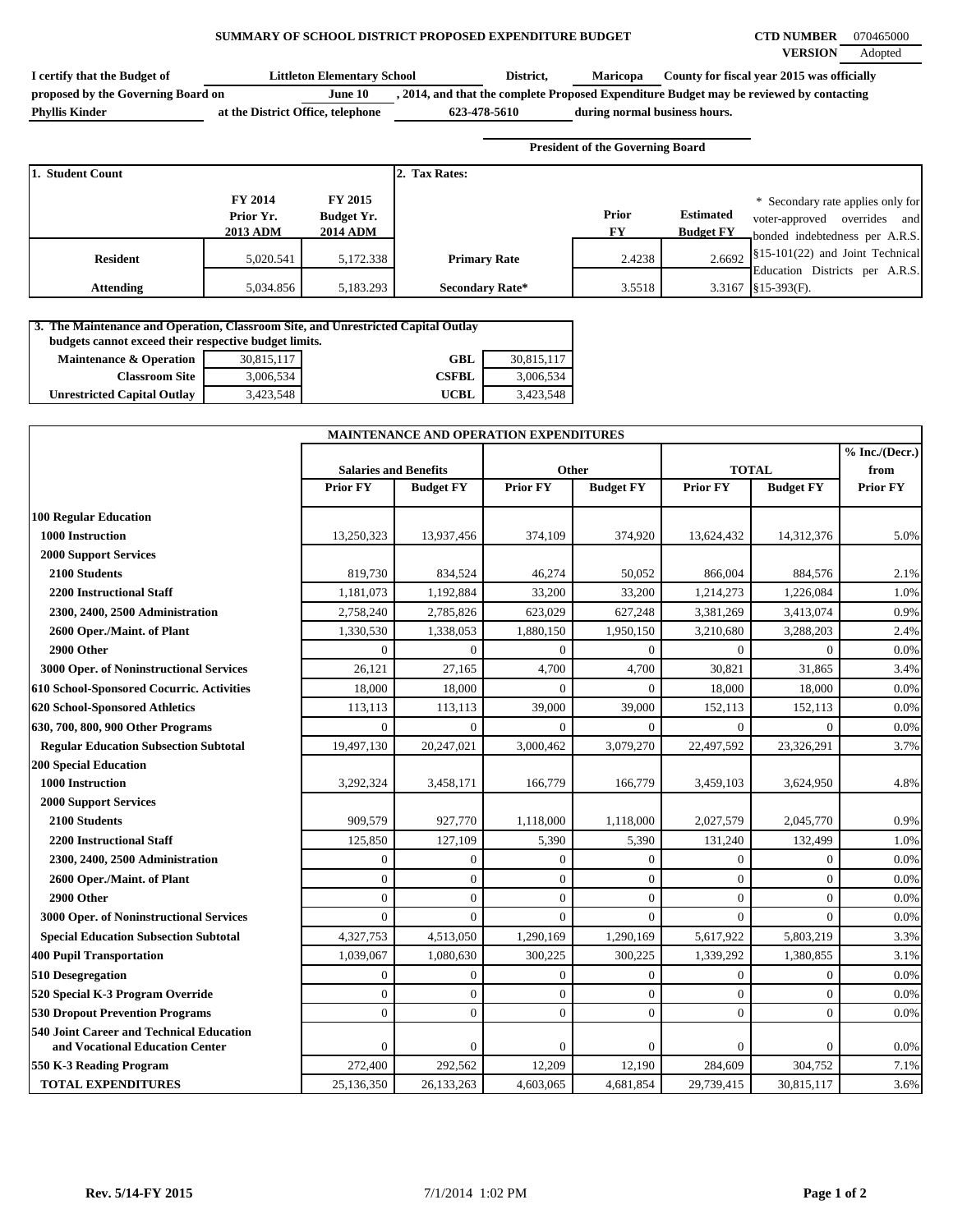### **CTD NUMBER** 070465000 **VERSION**

| <b>VERSION</b> | Adopted |
|----------------|---------|
|                |         |

| TOTAL EXPENDITURES BY FUND         |                              |                  |                            |                           |  |  |  |
|------------------------------------|------------------------------|------------------|----------------------------|---------------------------|--|--|--|
|                                    | <b>Budgeted Expenditures</b> |                  | \$ Increase/<br>(Decrease) | % Increase/<br>(Decrease) |  |  |  |
| <b>Fund</b>                        | <b>Prior FY</b>              | <b>Budget FY</b> | from<br><b>Prior FY</b>    | from<br><b>Prior FY</b>   |  |  |  |
| Maintenance & Operation            | 29,739,415                   | 30,815,117       | 1,075,702                  | 3.6%                      |  |  |  |
| <b>Instructional Improvement</b>   | 220,671                      | 307,786          | 87,115                     | 39.5%                     |  |  |  |
| Structured English Immersion       | 178,279                      | 25,434           | (152, 845)                 | $-85.7%$                  |  |  |  |
| Compensatory Instruction           | 585                          | 0                | (585)                      | $-100.0\%$                |  |  |  |
| <b>Student Success</b>             |                              | $\theta$         | $\Omega$                   |                           |  |  |  |
| <b>Classroom Site</b>              | 2,332,592                    | 3,006,534        | 673,942                    | 28.9%                     |  |  |  |
| <b>Federal Projects</b>            | 4,180,032                    | 3,816,447        | (363, 585)                 | $-8.7\%$                  |  |  |  |
| <b>State Projects</b>              | 277,571                      | 36,000           | (241, 571)                 | $-87.0%$                  |  |  |  |
| <b>Unrestricted Capital Outlay</b> | 3,248,774                    | 3,423,548        | 174,774                    | 5.4%                      |  |  |  |
| New School Facilities              | $\Omega$                     | $\theta$         | $\Omega$                   | 0.0%                      |  |  |  |
| <b>Adjacent Ways</b>               | 900,000                      | 1,000,000        | 100,000                    | 11.1%                     |  |  |  |
| Debt Service                       | 2,995,000                    | 3,000,000        | 5,000                      | 0.2%                      |  |  |  |
| <b>School Plant Funds</b>          | 10,000                       | 12,000           | 2,000                      | 20.0%                     |  |  |  |
| <b>Auxiliary Operations</b>        | 110,000                      | 110,000          | $\Omega$                   | 0.0%                      |  |  |  |
| <b>Bond Building</b>               | 1,645,623                    | $\Omega$         | (1,645,623)                | $-100.0\%$                |  |  |  |
| Food Service                       | 3,433,858                    | 3,535,900        | 102,042                    | 3.0%                      |  |  |  |
| Other                              | 1,685,200                    | 1,288,200        | (397,000)                  | $-23.6%$                  |  |  |  |

| <b>M&amp;O FUND SPECIAL EDUCATION PROGRAMS BY TYPE</b> |                 |                  |                                  |                |                    |
|--------------------------------------------------------|-----------------|------------------|----------------------------------|----------------|--------------------|
| Program (A.R.S. §§15-761 and 15-903)                   | <b>Prior FY</b> | <b>Budget FY</b> |                                  |                |                    |
| Autism                                                 | 811,739         | 858,786          | PROPOSED STAFFING SUMMARY        |                |                    |
| <b>Emotional Disability</b>                            | 45,226          | 45,226           |                                  |                | <b>Staff-Pupil</b> |
| Hearing Impairment                                     | $\overline{0}$  |                  | <b>Staff Type</b>                | <b>FTE</b>     | Ratio              |
| Other Health Impairments                               | $\Omega$        |                  | Certified --                     |                |                    |
| Specific Learning Disability                           | 2,740,535       | 2,824,718        | Superintendent, Principals,      |                |                    |
| Mild, Moderate or Severe Intellectual Disability       | 684,068         | 690,463          | Other Administrators             |                | $1$ to             |
| <b>Multiple Disabilities</b>                           | 398,536         | 426,755          | Teachers                         |                | $1$ to             |
| Multiple Disabilities with S.S.I.                      | 131,739         | 139,457          | Other                            |                | $1$ to             |
| Orthopedic Impairment                                  | 62,447          | 67,432           | Subtotal                         | $\overline{0}$ | $1$ to             |
| Developmental Delay                                    | 311,794         | 317,372          | Classified --                    |                |                    |
| Preschool Severe Delay                                 | $\overline{0}$  |                  | Managers, Supervisors, Directors |                | $1$ to             |
| Speech/Language Impairment                             | $\Omega$        |                  | <b>Teachers Aides</b>            |                | $1$ to             |
| Traumatic Brain Injury                                 | $\Omega$        |                  | Other                            |                | $1$ to             |
| Visual Impairment                                      | 14,666          | 15,837           | Subtotal                         | $\theta$       | $1$ to             |
| Subtotal                                               | 5,200,750       | 5,386,046        | <b>TOTAL</b>                     | $\Omega$       | $1$ to             |
| <b>Gifted Education</b>                                | 368,963         | 368,963          |                                  |                |                    |
| <b>Remedial Education</b>                              | 0               |                  | Special Education --             |                |                    |
| ELL Incremental Costs                                  | 48,209          | 48,210           | Teacher                          |                | 16.0<br>$1$ to     |
| <b>ELL Compensatory Instruction</b>                    | $\overline{0}$  |                  | Staff                            |                | 14.0<br>$1$ to     |
| Vocational and Technological Education                 | $\Omega$        |                  |                                  |                |                    |
| <b>Career Education</b>                                | $\Omega$        | $\Omega$         |                                  |                |                    |
| <b>TOTAL</b>                                           | 5,617,922       | 5,803,219        |                                  |                |                    |

| PROPOSED STAFFING SUMMARY        |                |                                    |  |  |  |
|----------------------------------|----------------|------------------------------------|--|--|--|
| <b>Staff Type</b>                | <b>FTE</b>     | <b>Staff-Pupil</b><br><b>Ratio</b> |  |  |  |
| Certified --                     |                |                                    |  |  |  |
| Superintendent, Principals,      |                |                                    |  |  |  |
| Other Administrators             |                | $1$ to                             |  |  |  |
| <b>Teachers</b>                  |                | $1$ to                             |  |  |  |
| Other                            |                | $1$ to                             |  |  |  |
| Subtotal                         | $\overline{0}$ | $1$ to                             |  |  |  |
| Classified --                    |                |                                    |  |  |  |
| Managers, Supervisors, Directors |                | $1$ to                             |  |  |  |
| <b>Teachers Aides</b>            |                | $1$ to                             |  |  |  |
| Other                            |                | $1$ to                             |  |  |  |
| Subtotal                         | $\Omega$       | $1$ to                             |  |  |  |
| TOTAL.                           | $\theta$       | $1$ to                             |  |  |  |
| Special Education --             |                |                                    |  |  |  |
| Teacher                          |                | 1 to<br>16.0                       |  |  |  |
| Staff                            |                | 1 to<br>14.0                       |  |  |  |